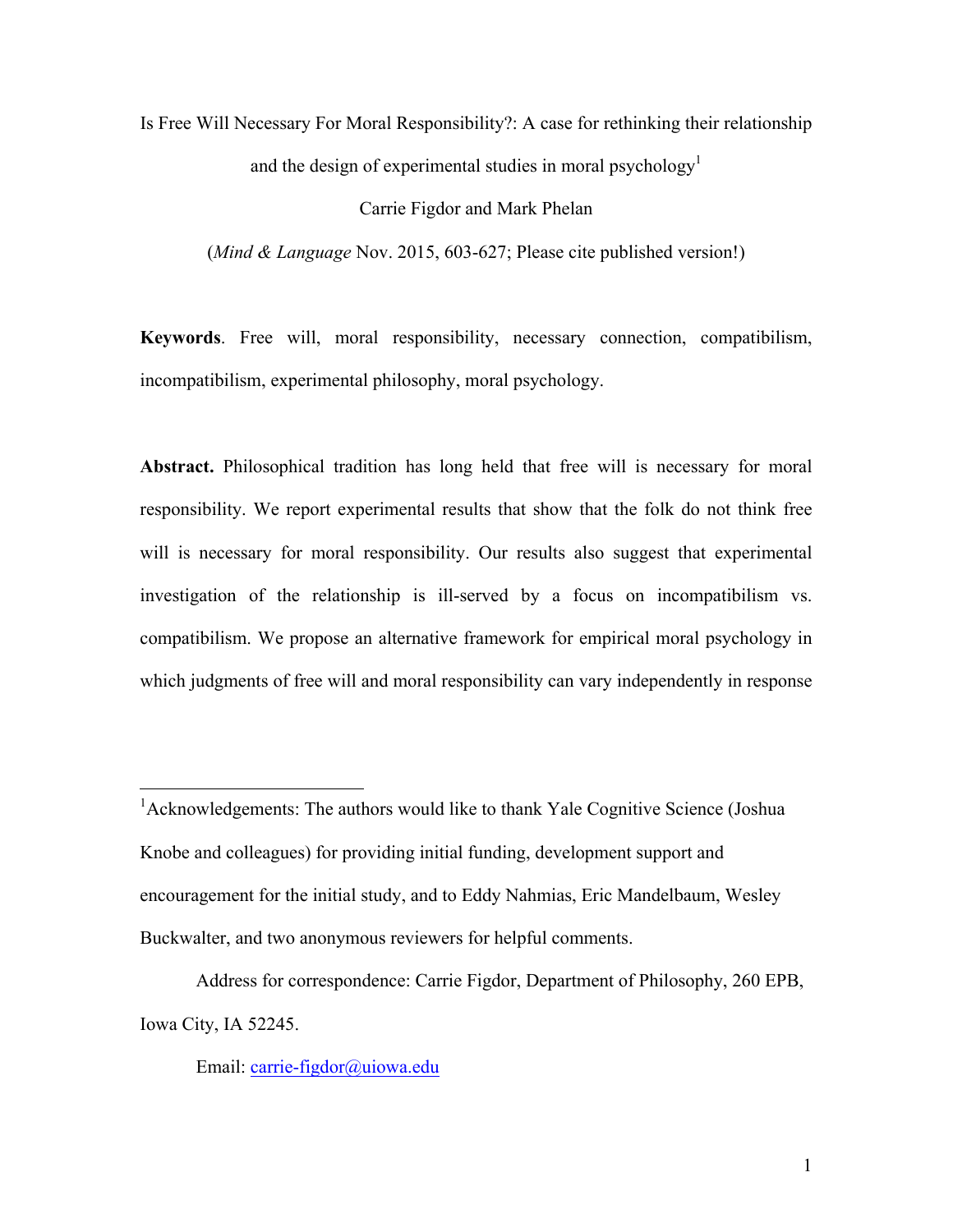to many factors (including beliefs about determinism). We also suggest that, in response to some factors, the necessity relation may run from responsibility to free will.

#### **1. Introduction: Freedom and Moral Responsibility**

How are free will and moral responsibility related? As Kadri Vihvelin (2011) writes, within the philosophical literature on moral responsibility 'it is…widely agreed that the existence of free will is a necessary condition of the existence of moral responsibility.' Michael McKenna (2009) seconds Vihvelin's summary:

Free will is understood as a necessary condition of moral responsibility since it would seem unreasonable to say of a person that she deserves blame and punishment for her conduct if it turned out that she was not at any point in time in control of it.

Peter Van Inwagen (1983) also prominently defends this position, writing that:

… without free will there is no moral responsibility: if moral responsibility exists, then someone is morally responsible for something he has done or for something he has left undone; to be morally responsible for some act or failure to act is at least to be able to have acted otherwise, whatever else it may involve; to be able to have acted otherwise is to have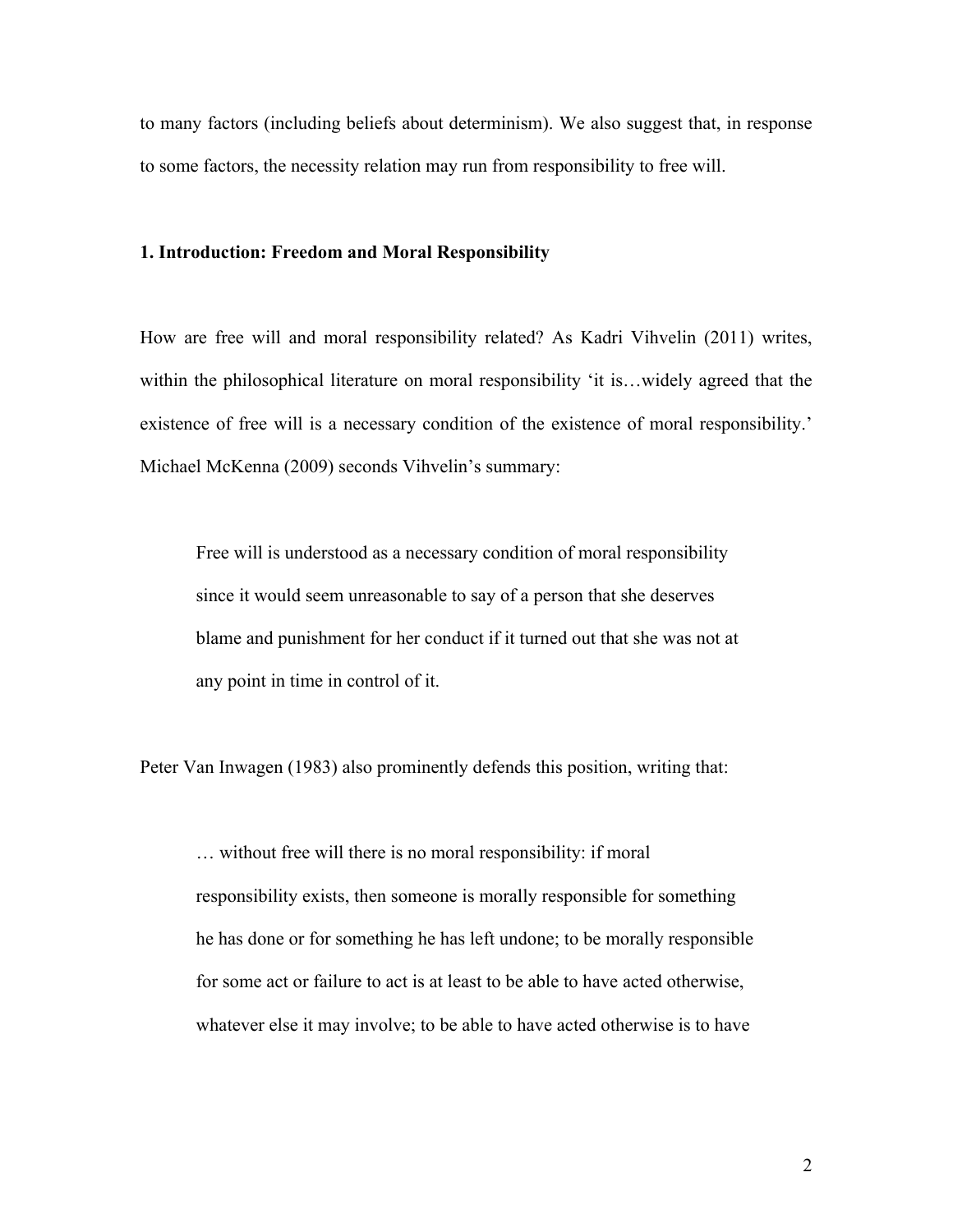free will. Therefore, if moral responsibility exists, someone has free will.

Therefore, if no one has free will, moral responsibility does not exist (162).

Finally, in *Freedom and Resentment*, P. F. Strawson acknowledges widespread agreement over this view. He distinguishes pessimists and optimists regarding the justifiability of practices of punishment (/reward) and blaming (/praising) under the assumption that determinism is true: pessimists think such practices would not be justified, optimists think they would. But he also notes that both sides agree that freedom is necessary for moral responsibility even though they differ on what 'freedom' means.

We are interested in examining this received, seemingly obvious, assumption that free will is necessary for moral responsibility, on any conception of freedom. We think this metaphysical question can be addressed in part by using the experimental method of contrast cases to answer a related question: Do the folk agree with philosophical tradition that an agent must be free to be morally responsible? Of course, the folk could be wrong about what is needed for moral responsibility, whatever they might think. However, if what the folk believe departs from philosophical tradition, there is a case for reexamining the motivation for the traditional view, and a prima facie reason to hold that that view might be mistaken. The answer to the descriptive question therefore has important implications for the metaphysical one. We will set the stage for our answer to the descriptive question by summarizing previous experimental research on freedom and moral responsibility in the next section. We then present the results of our own experimental investigation starting in section three.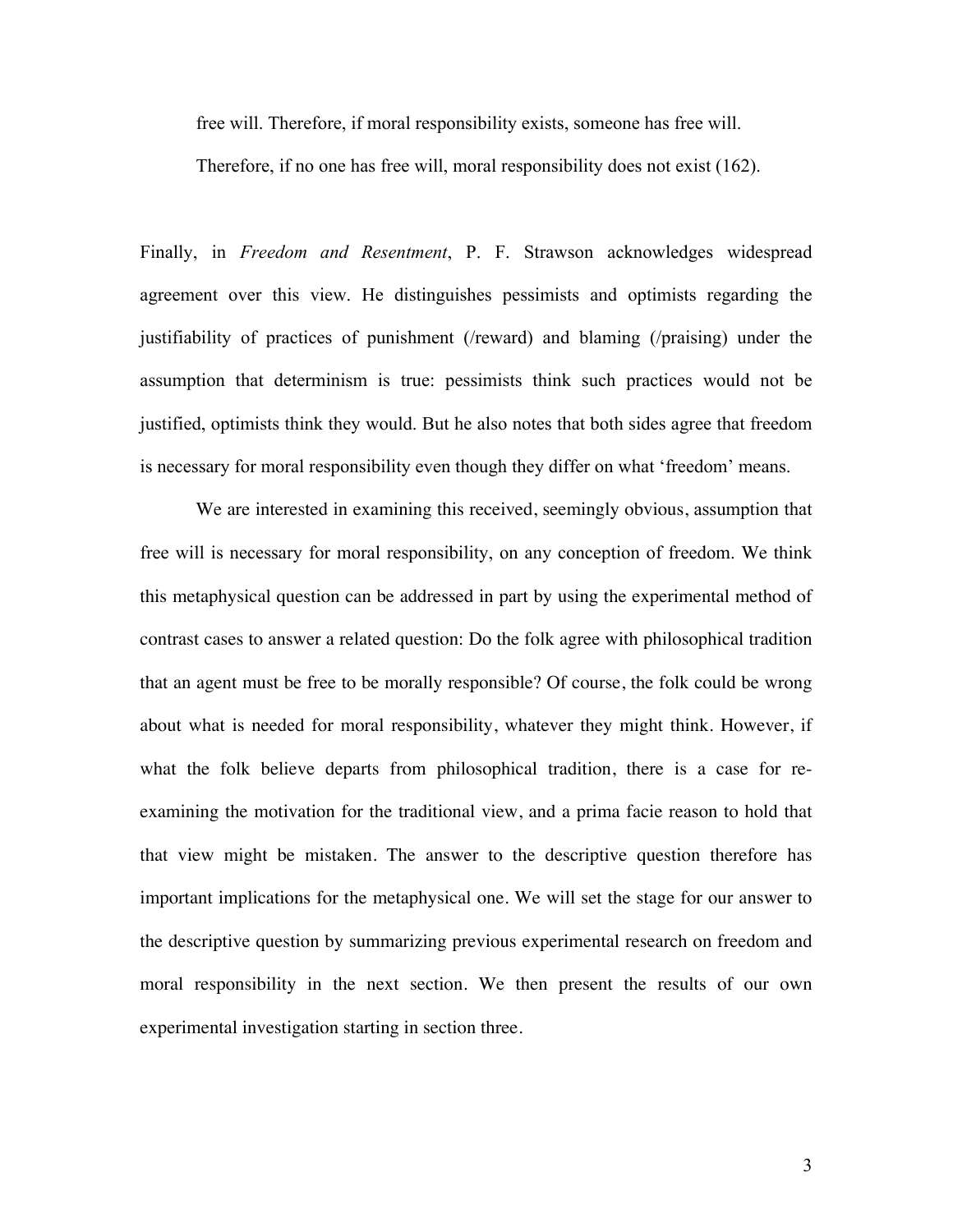#### **2. Prior Experimental Results: A Brief Literature Review**

A natural place to look for insight into the descriptive question is the experimental philosophy of free will and moral responsibility. However, and in line with philosophical tradition, previous experimental work has focused on the compatibility or incompatibility of freedom *and* moral responsibility with determinism. Though this traditional debate is not our concern, it bears indirectly on the necessity question that is. Experimental philosophers have asked if people are natural incompatibilists – that is, do they pretheoretically hold that free will and moral responsibility are incompatible with causal determinism? This experimental question presupposes that what is true of free will vis-àvis determinism is true of moral responsibility as well (at least in cases where there are no further reasons to undermine responsibility – this caveat will be taken for granted in what follows). This coupling of free will with moral responsibility is sanctioned by the received view illustrated above. Some philosophers have answered the compatibilism question in the affirmative, others in the negative. As experimental philosophers have pointed out, it is often unclear what evidence grounds traditional answers, and so in response they have employed experimental methods to obtain an empirically justified answer. But these methods have not converged on an answer: some experimental results seem to favor incompatibilism, others compatibilism. This at least raises the question of whether experiments should continue to be designed along the lines of the traditional philosophical debate, in which the assumption that free will is necessary for moral responsibility is a fundamental principle. Here we briefly review some of the more influential of these studies in order to relate this literature to our concerns.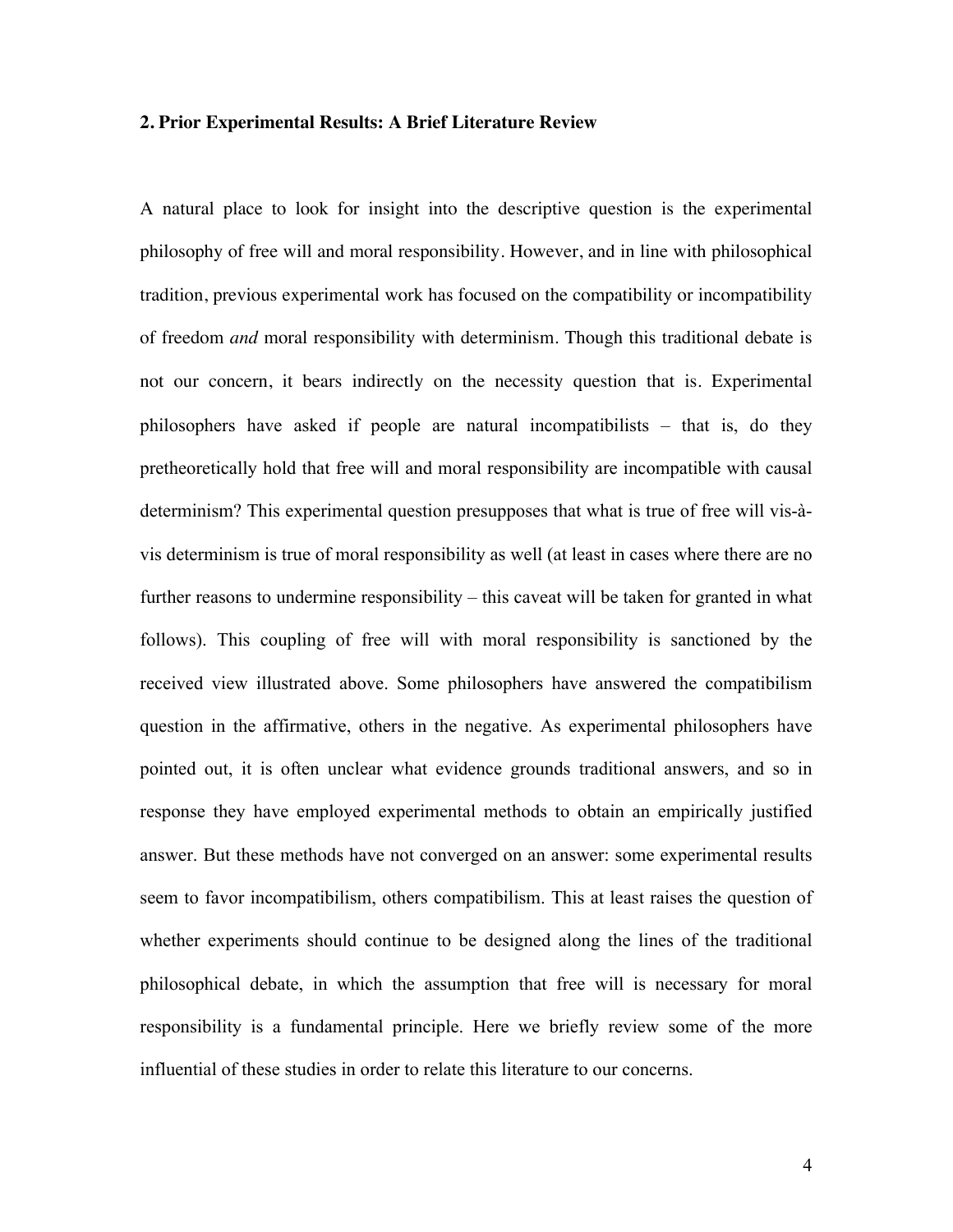In their seminal experimental work on free will, Nahmias et al. (2004, 2005, 2006) challenge the naturalness of incompatibilism, arguing on the basis of original results that people are natural compatibilists about both free will and moral responsibility. In Nahmias et al. (2005), for example, they had people read the following vignette:

Imagine that in the next century we discover all the laws of nature, and we build a supercomputer which can deduce from these laws of nature and from the current state of everything in the world exactly what will be happening in the world at any future time. It can look at everything about the way the world is and predict everything about how it will be with 100% accuracy. Suppose that such a supercomputer existed, and it looks at the state of the universe at a certain time on March 25, 2150 AD, 20 years before Jeremy Hall is born. The computer then deduces from this information and the laws of nature that Jeremy will definitely rob Fidelity Bank at 6:00 pm on January 26, 2195. As always, the supercomputer's prediction is correct; Jeremy robs Fidelity Bank at 6:00 pm on January 26, 2195.

Participants in one condition were subsequently asked: 'Do you think that, when Jeremy robs the bank, he acts of his own free will?' In another condition, participants were asked: 'Do you think that, when Jeremy robs the bank, he is morally blameworthy for it?' Most participants in the first condition (76%) responded that Jeremy acts of his own free will. Most participants in the second condition (83%) responded that Jeremy is morally blameworthy. This (among other results) leads Nahmias et al. to conclude that, contra philosophical tradition, people are natural compatibilists about free will and moral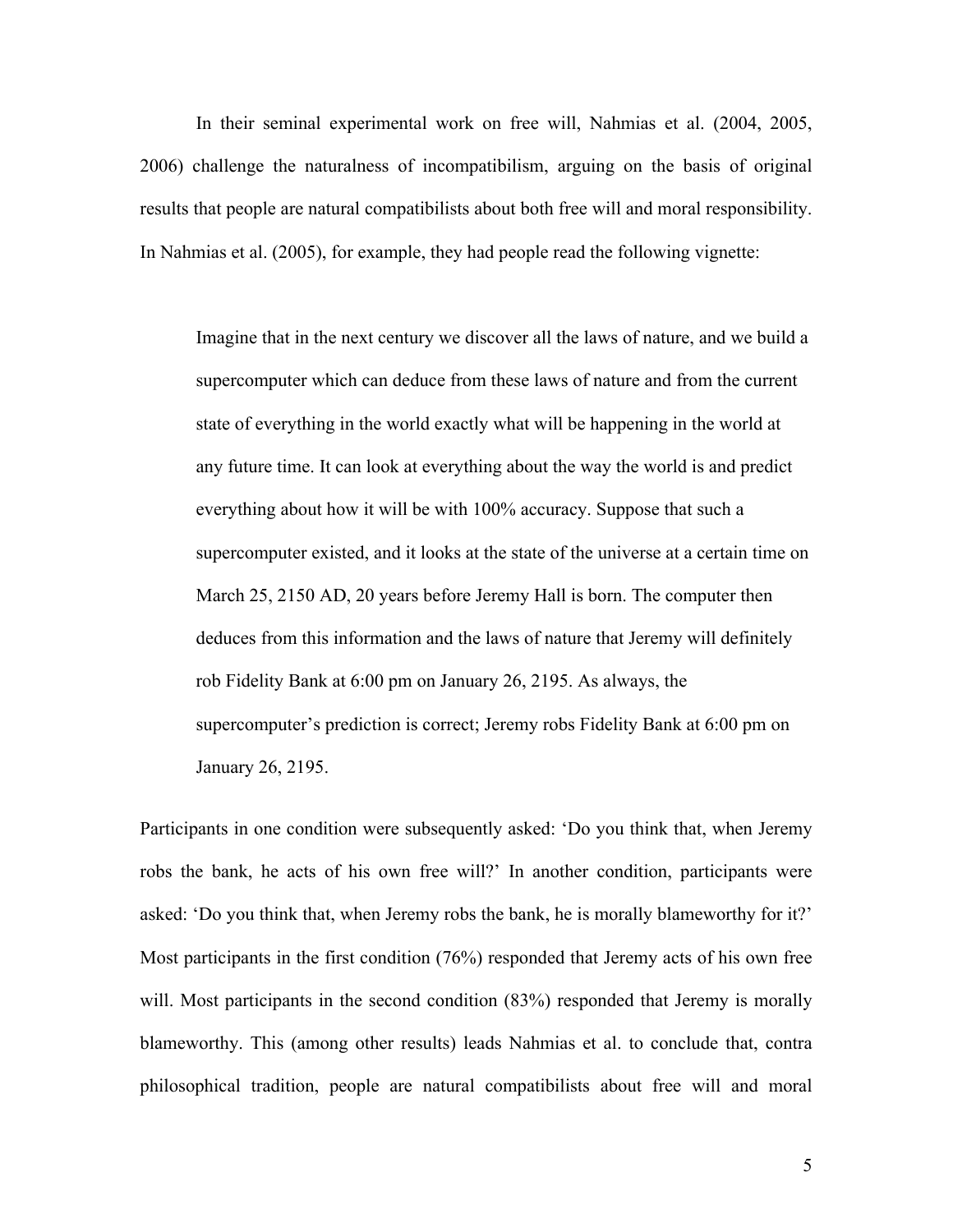responsibility. They further conclude that the consistency between the patterns of responses for these two questions 'accords well with philosophers' claims that judgments about free will are closely related to judgments about moral responsibility' (568).

Nichols and Knobe (2007), on the other hand, contend that, contra Nahmias et al., people are natural incompatibilists when it comes to moral responsibility, but that they are drawn towards compatibilism in affect-laden contexts:

…[M]ost people (at least in our culture) really do hold incompatibilist theories of moral responsibility, and these theories can easily be brought out in the kinds of philosophical discussions that arise, e.g., in university seminars. It's just that, in addition to these theories of moral responsibility, people also have immediate affective reactions to stories about immoral behaviors (668).

For instance, in one of their studies participants read about a causally determined universe 'in which everything that happens is completely caused by whatever happened before it' (669). One group of participants—those in the 'concrete condition'—was then asked whether a particular agent, Bill, who lives in this causally determined universe, could be fully morally responsible for killing his wife and children to be with his secretary. Another group of participants—those in the 'abstract condition'—was asked a generic question of whether it is possible for a person living in the causally determined universe to be fully morally responsible for his or her actions. Nichols and Knobe found that while most participants in the concrete condition (72%) responded as compatibilists, holding Bill fully morally responsible for killing his wife and children, most participants in the abstract condition (84%) responded as incompatibilists, denying that it is possible for a denizen of a deterministic universe to be fully morally responsible for their actions.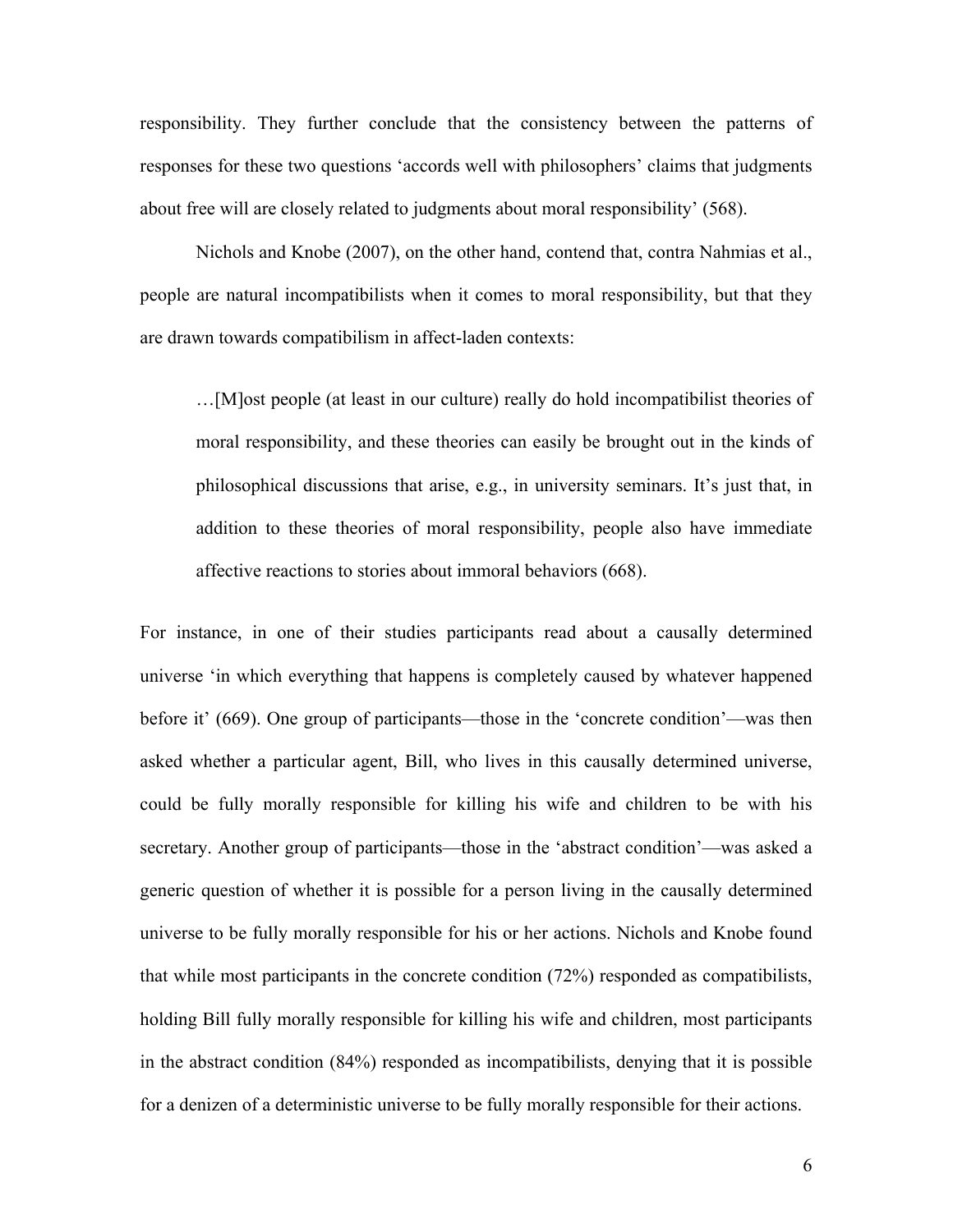Notably, Nichols and Knobe set aside questions concerning compatibilism or incompatibilism of determinism *and free will*. So while their conclusions are in tension with Nahmias et al.'s about moral responsibility – in the sense that they disagree that the folk are natural compatibilists about responsibility – they do not address Nahmias et al.'s assessment that judgments about free will and moral responsibility vary in tandem. In effect, by targeting only the relation of determinism and moral responsibility, their study divides the incompatibilism question into two: whether judgments of free will are compatibilist or incompatibilist, and whether judgments of moral responsibility are compatibilist or incompatibilist.

Sinnott-Armstrong (2008) challenges Nichols and Knobe's conclusion that the presence or absence of affective reactions is the primary explanatory factor for participants' conflicting assessments of moral responsibility in the concrete and abstract cases. Sinnott-Armstrong argues that concreteness or abstractness in themselves can explain a large degree of the variance in people's judgments. Nichols and Knobe had considered this possibility and attempted to rule it out experimentally. They asked college-aged participants about two concrete cases that differed in terms of emotional affect. In one case, Mark cheats on his taxes. In the other, Bill stalks and rapes a stranger. They found that participants were almost three times more likely to hold Bill responsible in a deterministic universe than Mark. Sinnott-Armstrong counters that these findings do not rule out concreteness as an explanatory factor, nor do they confirm the affective hypothesis, because the Bill case is more concrete than the Mark case as well as more affectively charged. There are many ways to cheat on your taxes, just as there are many forms of rape (e.g. date, marital). By including the information that Bill *stalks* his victim,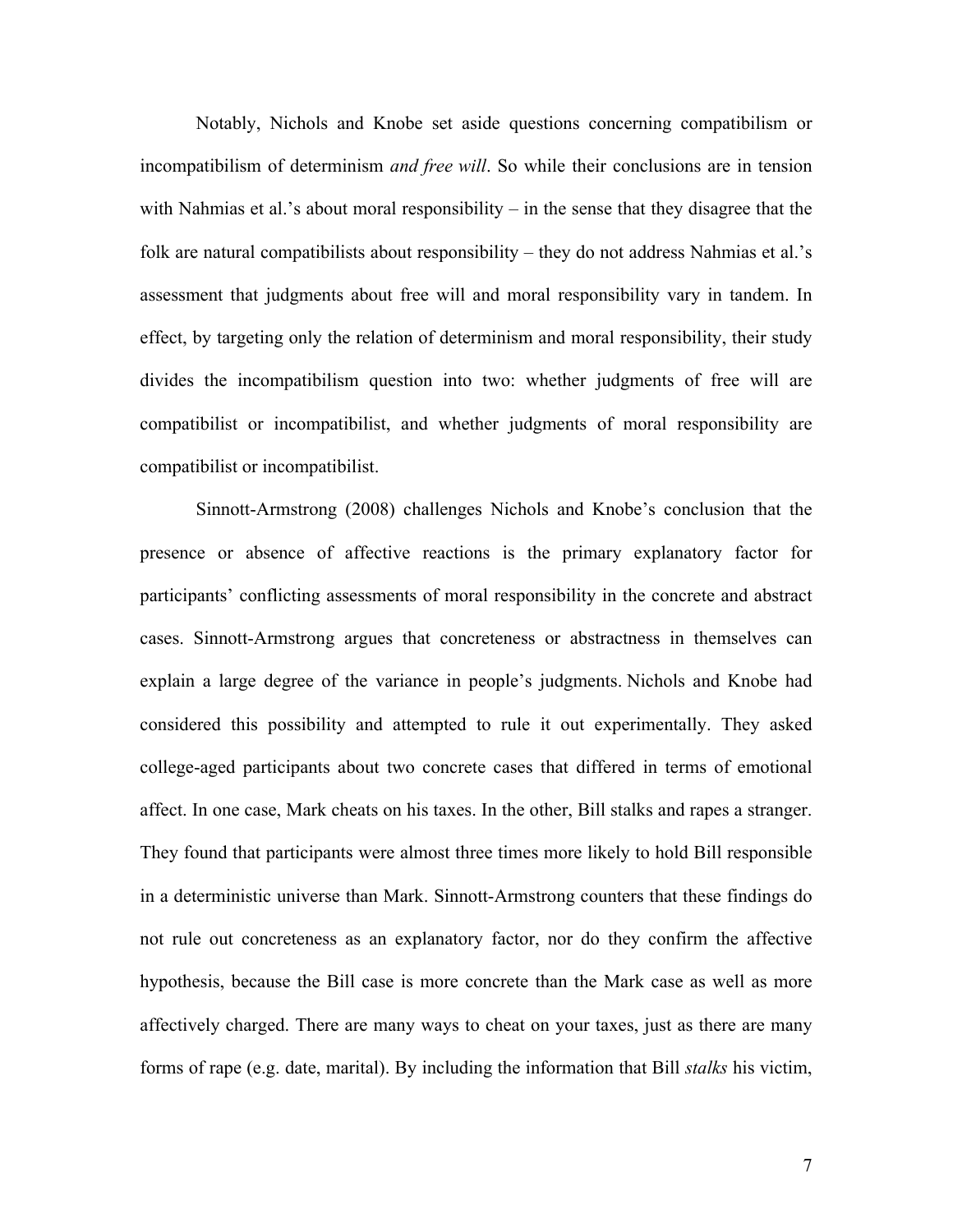the Bill case rules out various forms of rape. The Mark case, on the other hand, does not narrow the field of possible tax cheating scams. Moreover, the college students who participated in the study are presumably less likely to have a concrete conception of the details of filing taxes and more likely to have concrete conceptions of sex acts.

Sinnott-Armstrong argues instead that the results support a dual systems account of intuition in general. On his view, some of our intuitive judgments are the deliverances of one representational system related to episodic memory that is engaged when we are dealing with concrete episodes. Others are the deliverances of a separate representational system related to semantic memory that is engaged when we are dealing with more abstract instances and principles. This position suggests that compatibilist and incompatibilist intuitions are equally natural, since they follow from different systems of judgment. However, Sinnott-Armstrong, like Nichols and Knobe, only discusses incompatibilism or compatibilism regarding moral responsibility. Thus, his paper also does not speak to the relationship between such judgments and judgments of free will.

Roskies and Nichols (2008) seems to lend support to Sinnott-Armstrong's claim that concreteness makes an important difference to judgments of compatibilism regarding moral responsibility. In their study, Roskies and Nichols had one group of participants read a story about an alternate universe in which many 'eminent scientists have become convinced [of determinism,] that … every decision a person makes is completely caused by what happened before the decision.' Another group of participants read a story about our own universe—a story in which many of our own eminent scientists have reached the same deterministic conclusion about us. Nichols and Roskies then elicited participants' levels of agreement with a series of abstract statements about the possibility of moral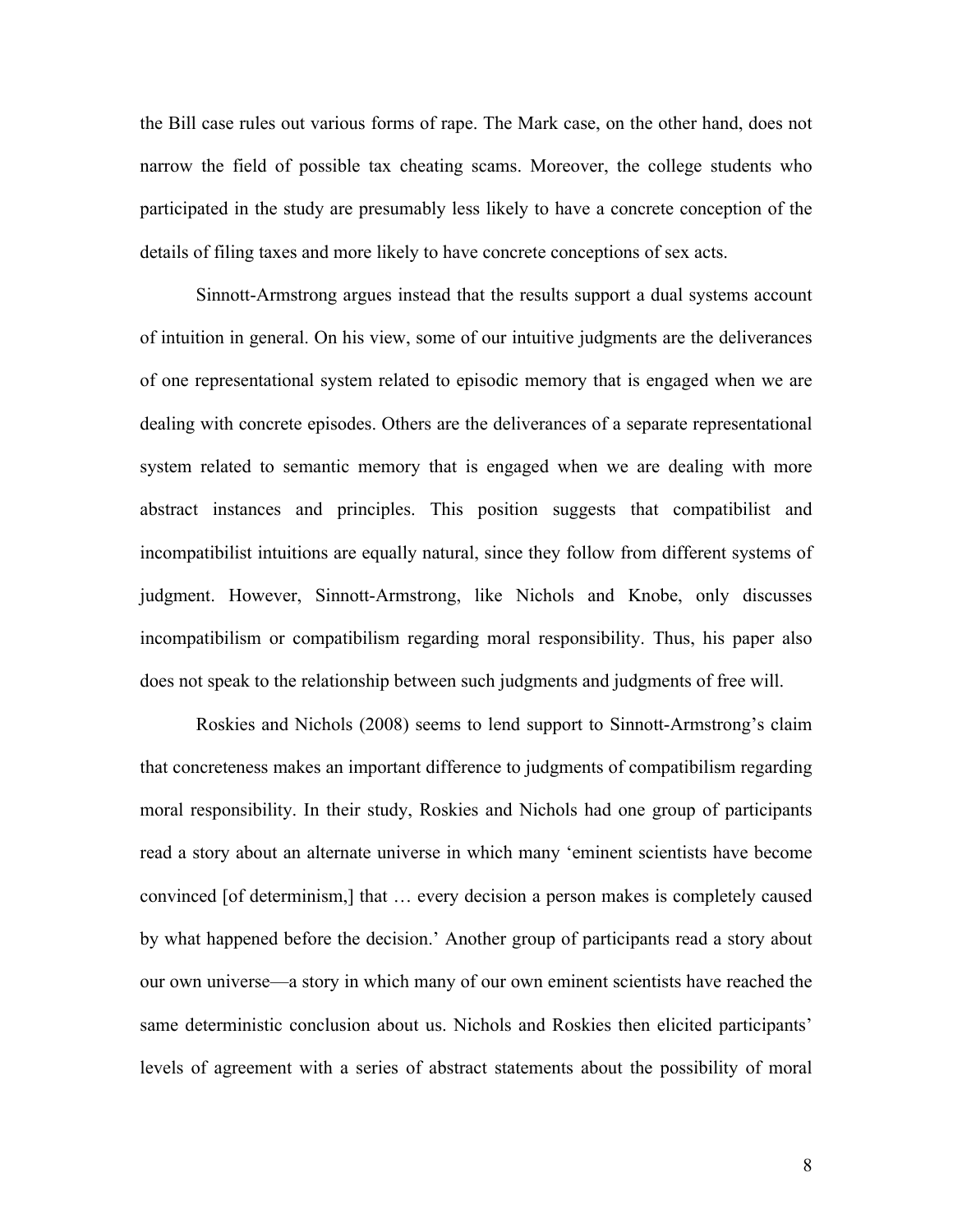responsibility, blame, and free will in the universe they had read about, on the assumption that its scientists were right about determinism.

They found that participants tended to agree that it is impossible for people in the deterministic alternate universe to be either fully morally responsible or to make truly free choices. However, participants disagreed significantly more with statements denying moral responsibility and free will to people in our own (presumed) deterministic universe. These results accord with Sinnott-Armstrong's abstract/concrete hypothesis in that we can be expected to have very concrete ideas of our own world but not about an alternate universe. Notably, their results also appear to lend support to the philosophical tradition that free will is necessary for moral responsibility, since both kinds of judgments were affected in the same way by manipulations of concreteness.

While we have only summarized here some of the most influential papers in the large experimental literature on the relation between determinism and free will and responsibility, one thing that seems clear is that this research doesn't definitively answer the question of whether people are natural compatibilists or incompatibilists. There is clearly some contextual variance in people's assessments of the degree to which free will and moral responsibility are compatible with determinism. Moreover, in the absence of a theory of intuitive judgment, we don't know which if any of the variant assessments to privilege over others. In addition, some have raised the worry that the studies aren't really getting at the compatibilism issue at all because participants are misinterpreting the concept of determinism involved (Sommers, 2010) or conflating determinism with reductive mechanism (Nahmias et al., 2007).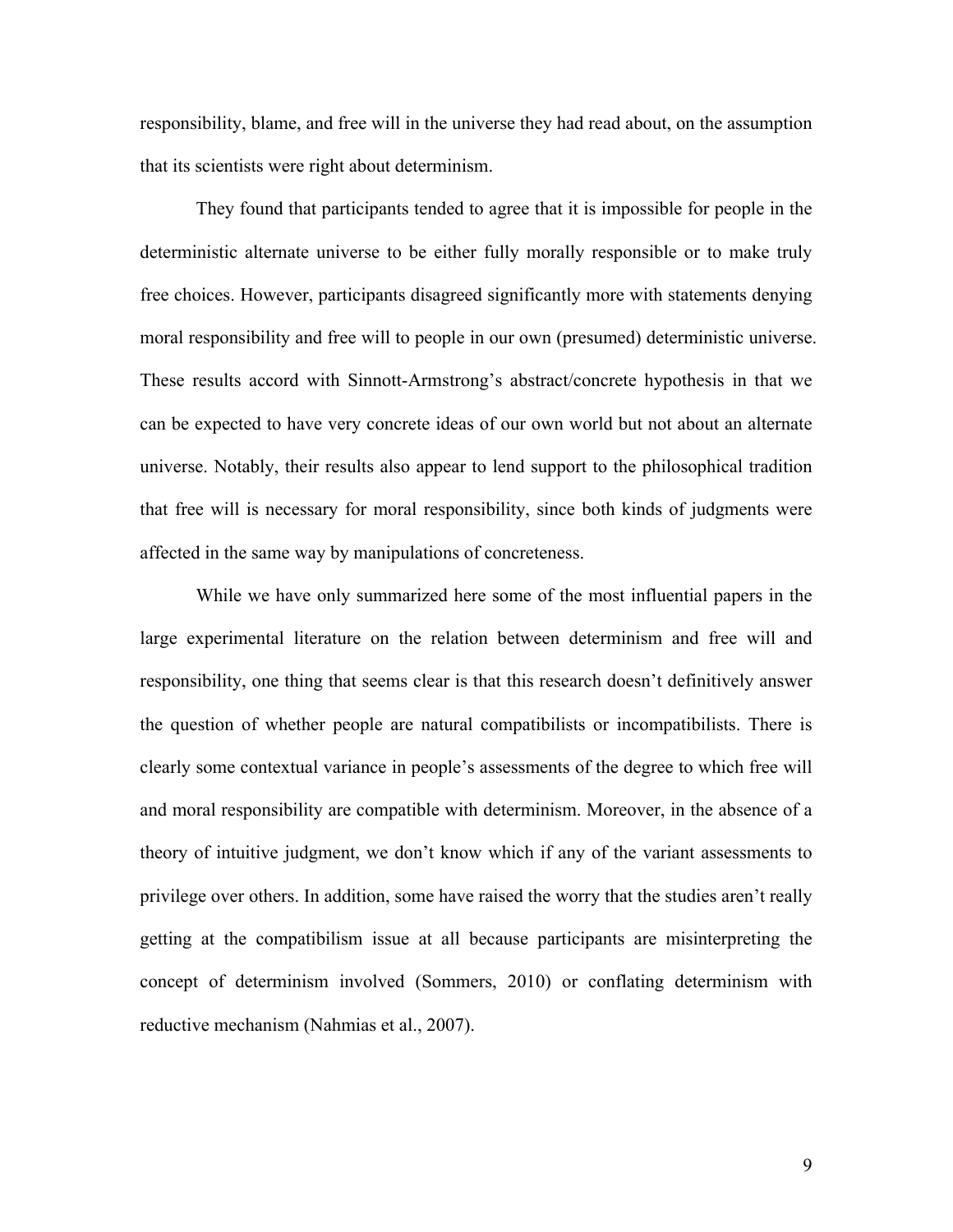For our purposes, the more important issue is that these studies (and the extant research in general) are not focused on the question of whether free will is required for moral responsibility. Experimental studies typically have been designed to explore how the determinism factor affects assessments of freedom and responsibility. In light of the diverse results of these studies, new factors have been proposed to explain how freedom and responsibility judgments may be modulated given determinism or indeterminism, and the results are interpreted as either supporting compatibilism or incompatibilism. The necessity question is overlooked, along with the possibility that the results may be showing that manipulating the determinism factor affects assessments of freedom and moral responsibility asymmetrically. In any case, as traditionally understood the necessity of freedom for moral responsibility would imply that for any manipulation whatsoever an agent should not be judged morally responsible without also being judged free (or that attributions of moral responsibility would positively correlate with attributions of freedom). We cannot tell whether this necessary connection holds without manipulating a variety of factors to see whether there are conditions in which participants judge that an agent was morally responsible while lacking free will.

We therefore took an atypical experimental tack. The studies just discussed look at a limited set of factors that might affect judgments of freedom or moral responsibility—determinism, abstractness, emotional valence – but do not investigate whether judgments of freedom and moral responsibility might constitute importantly distinct assessments, which may be influenced in different ways by different factors. The latter approach calls for a framework for study design that is compatible with distinct connections, given that the folk may not be of one mind on this issue (as with much else).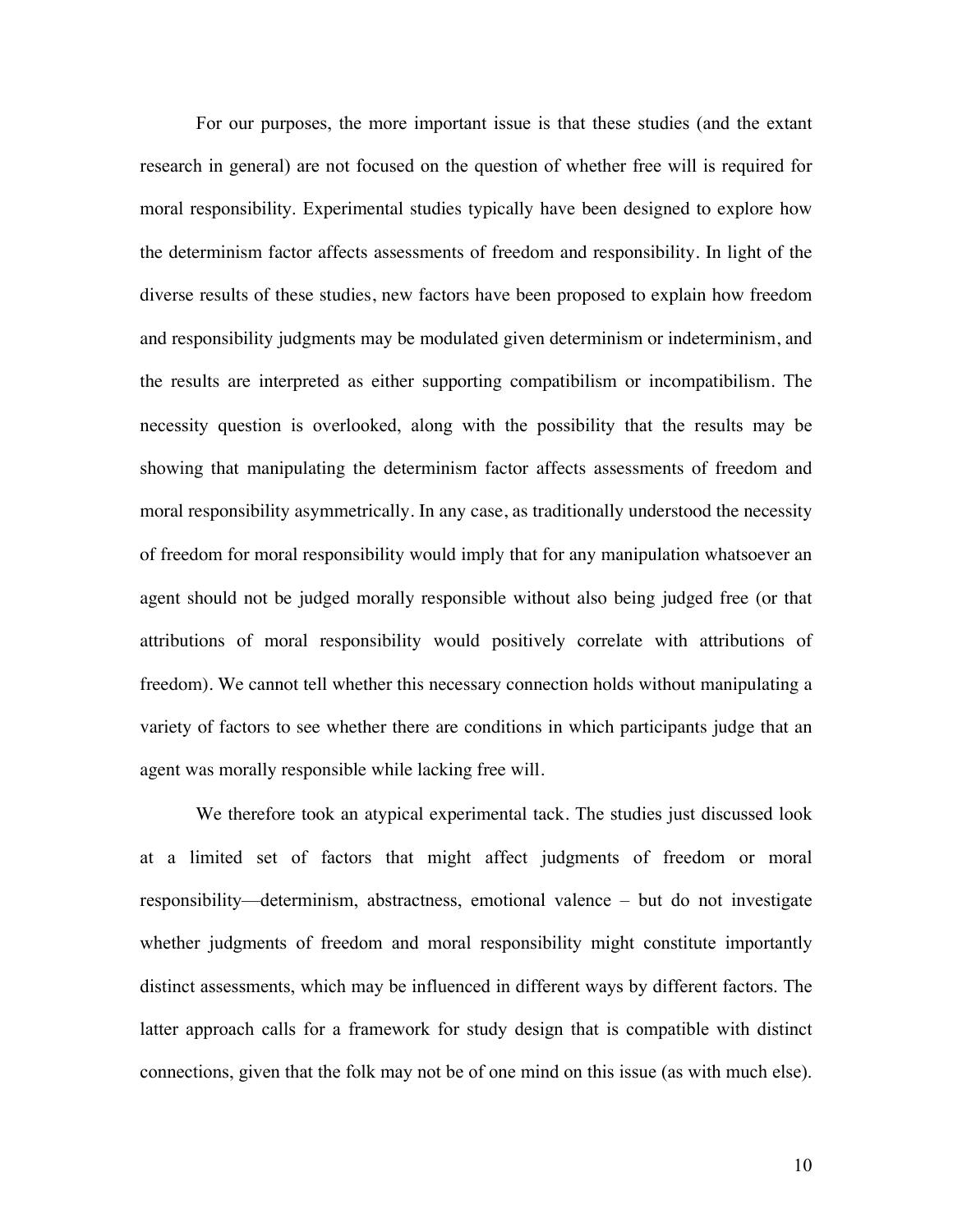In a series of studies, we systematically varied factors related to the ultimate scientific explanation of human behavior (psychology vs. neuroscience) and the predictability of human action (eventually predictable vs. remaining unpredictable). We then investigated how people would assess freedom and moral responsibility under each variation. Are there really *no* instances, in these conditions at least, in which people judge that someone lacks freedom though they have moral responsibility?

#### **3. First Study: Predictability and Explanatory Domain**

#### **3.1 Methods**

We initially sought to investigate how predictability, not determinism, might affect judgments of free will and moral responsibility. That is, we questioned whether the compatibilism vs. incompatibilism framework was adequate for interpreting the emerging research record, and so sought to detach free will and responsibility judgments from the question of determinism entirely. We did not, at the outset, also question or explicitly test the received view of their necessary relation. Historically the relationship between freedom and responsibility, on the one hand, and predictability has been of immense interest. Medieval philosophers focused on the relation of divine foreknowledge to freedom and moral responsibility. But recent theorists have also discussed foreknowledge in connection with Frankfurt's (1969) well-known challenges to the Principle of Alternative Possibilities (see Zagzebski, 1991 for discussion). We wanted to investigate whether people would attribute less freedom and responsibility to agents whose actions were fully scientifically predictable. We predicted that they would.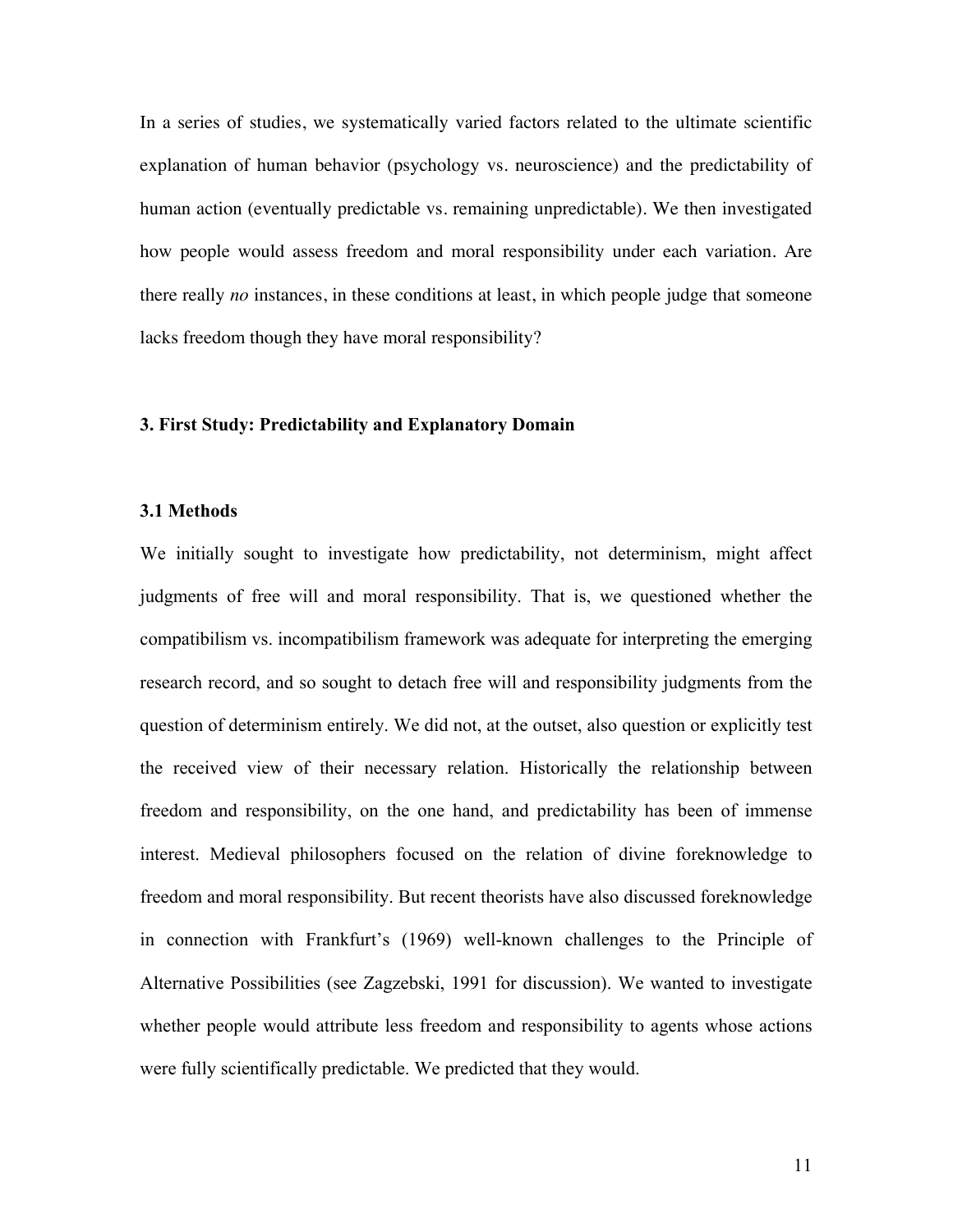We varied the predictability factor independently of scientific explanation, since sciences concerned with explaining and predicting decisions and behavior are asymmetrical with respect to their perceived threat to free will. Neuroscientific explanation is often perceived as a prima facie threat to free will, whereas belief-desire explanation has coexisted with free will attributions for centuries. We reasoned that folk judgments of freedom and responsibility would be affected by the manner of explanation of our actions and decisions. Thus, we varied explanatory domain (neuroscientific, beliefdesire) across vignettes as well as predictability. Our prediction was that agents would be ascribed less freedom and less moral responsibility if their decisions and actions were explainable in neuroscientific terms rather than in belief-desire terms.<sup>2</sup> Finally, we manipulated the concreteness of our vignettes by varying whether they occurred on Earth or Erta (as in Nahmias et al., 2007 and Roskies and Nichols, 2008). We expected to replicate previous findings in which moral responsibility and freedom are attributed at higher levels in concrete scenarios.

This yielded a 2 (Predictability: predictable, not predictable) x 2 (Domain of Explanation: neuroscience, belief-desire) x 2 (Concreteness: Earth, Erta) study in which subjects read scenarios in which either neuroscientists or psychologists will soon be able (or will never be able) to predict decisions and actions with high accuracy, based on increased knowledge of their causes, described in their respective causal-explanatory kind terms (e.g., biochemical processes vs. desires). For example, this is our vignette for

 $^{2}$  Nahmias et al. 2007 combined a similar domain-of-explanation manipulation with a determinism/indeterminism manipulation that was designed to test their hypothesis that mechanism, not determinism, drives free will and moral responsibility judgments.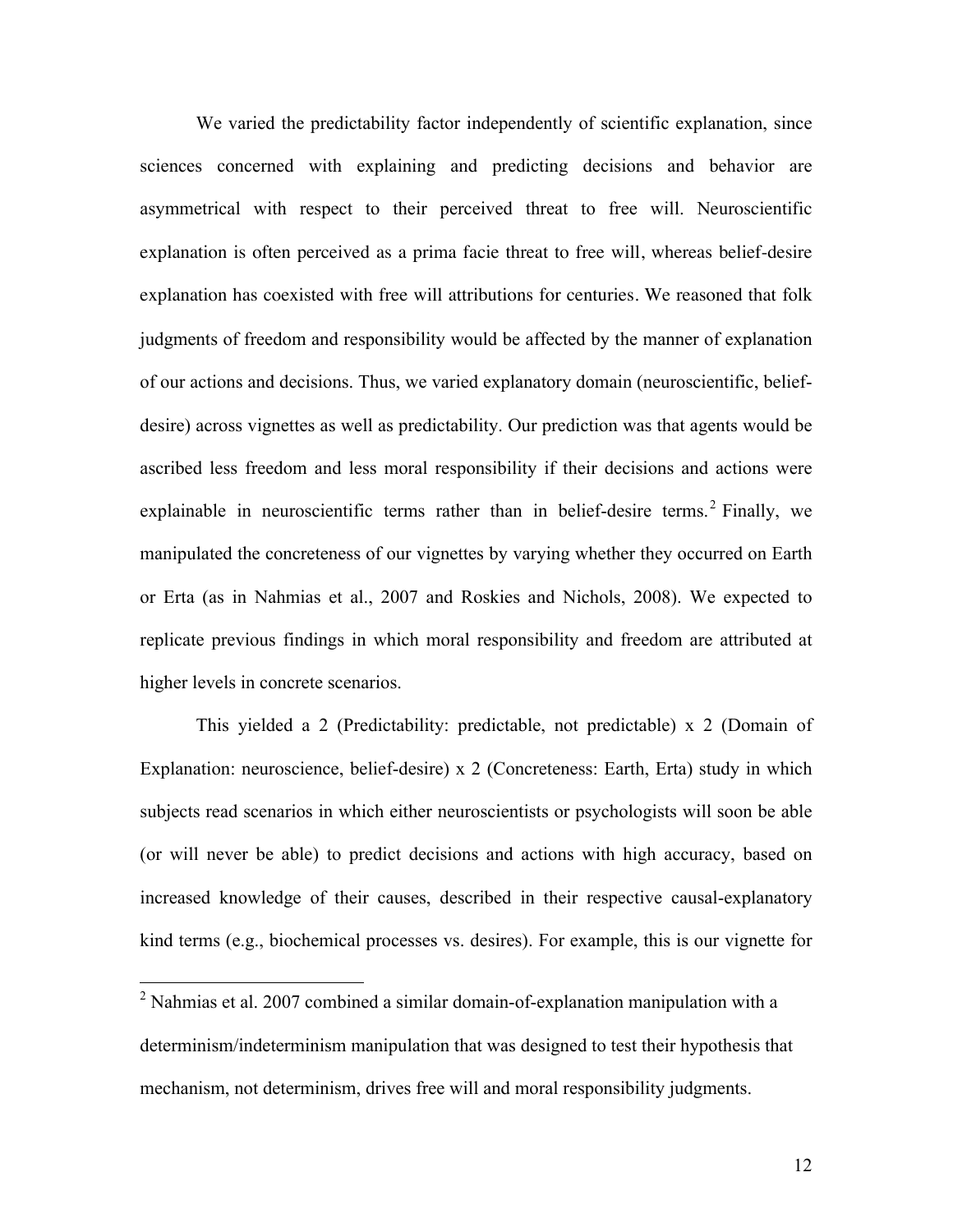the predictable\*neuroscience\*Earth condition (with variations for the 'belief-desire' condition bracketed and bolded):

Most neuroscientists **[psychologists]** are convinced that scientists will soon figure out exactly how our decisions and actions are caused. They think that whenever we are trying to decide what to do, the decision we end up making is completely caused by the specific chemical reactions and neural processes **[thoughts, desires and plans]** occurring in our brains **[minds]**. The neuroscientists **[psychologists]** also hold that these chemical reactions and neural processes **[thoughts, desires and plans]** are completely caused by our current situation and our brain **[psychological]** processes that occurred earlier in our lives.

Moreover, they agree that this knowledge of chemical and neural **[psychological]** causes will enable scientists to predict our decisions and actions with much greater accuracy and precision than they can today. For instance, they will be able to predict whether you will decide to eat a banana today and when you will eat it if you do. They believe that the reason why our decisions and actions are not highly predictable now is because we lack this knowledge. Once we have this chemical and neural **[psychological]** information, predictability will follow.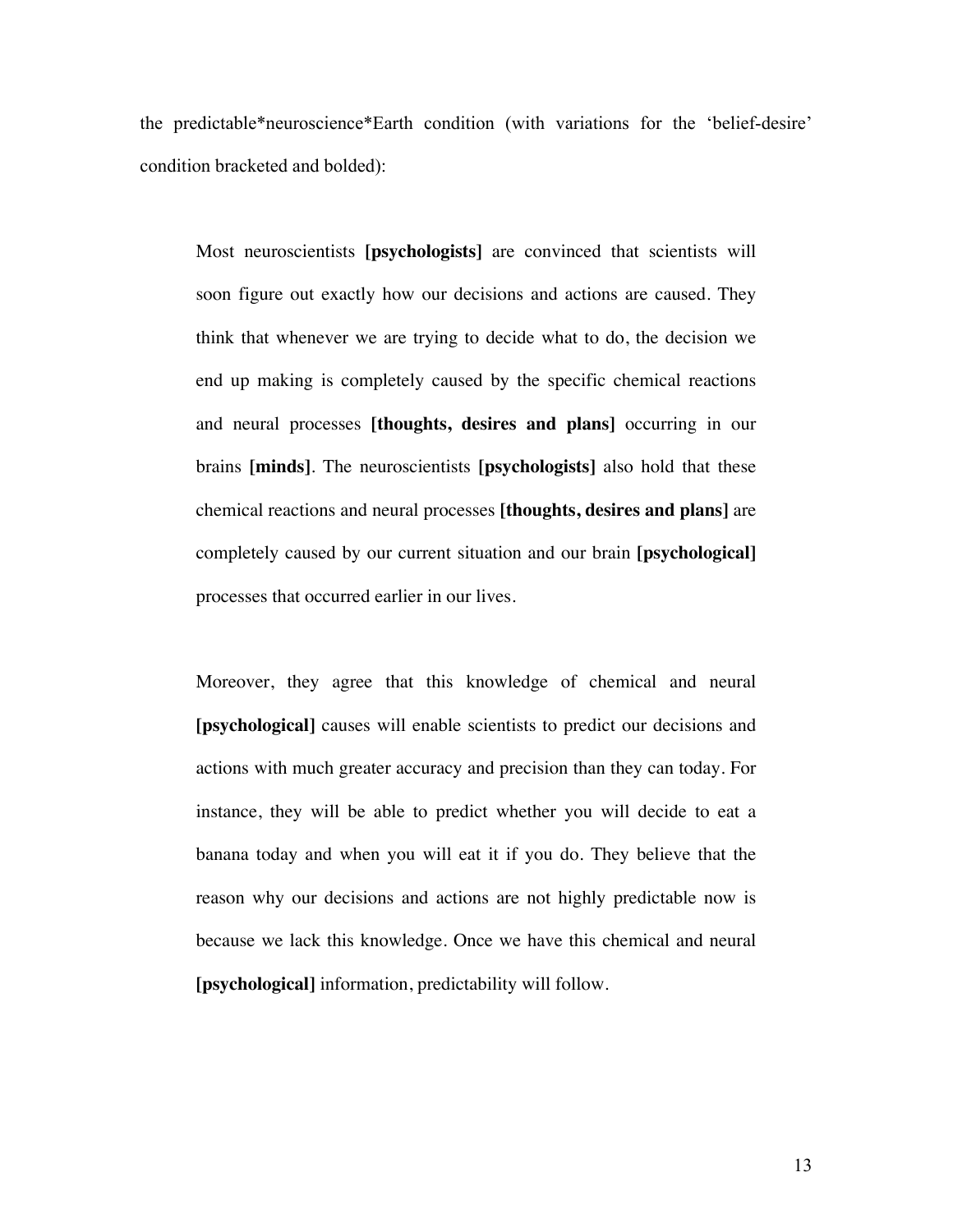Here is the vignette for the predictable\*neuroscience\*Erta condition (with variations for the 'non-predictable' condition bracketed and bolded):

On Erta, the landscape and life are very similar to Earth, and there are advanced life forms called Ertans who look, talk, and behave very much like we do. In particular, they ascribe beliefs, wants, intentions and other psychological states to each other, and they rely on these psychological states to explain each others' behavior, just as we do.

However, unlike on Earth, Ertan neuroscientists believe that they will soon figure out exactly how Ertans' decisions and actions are caused. They believe they will be able to describe the specific chemical reactions and neural processes occurring in Ertans' brains when they make decisions. They also believe that this information will enable them to predict anything any Ertan will do with extremely high accuracy and precision. **[But they do not believe that this information will enable them to predict anything any Ertan will do with any more accuracy or precision than they can now.]** For example, they will **[not]** be able to predict whether an Ertan will decide to eat a banana on a particular day or when he or she will eat it if he or she does. By way of comparison, **[even]** if human neuroscientists were to learn this much about human brains, they would also be able to predict your behavior with much greater accuracy and precision than they can now **[they would still not be able to predict**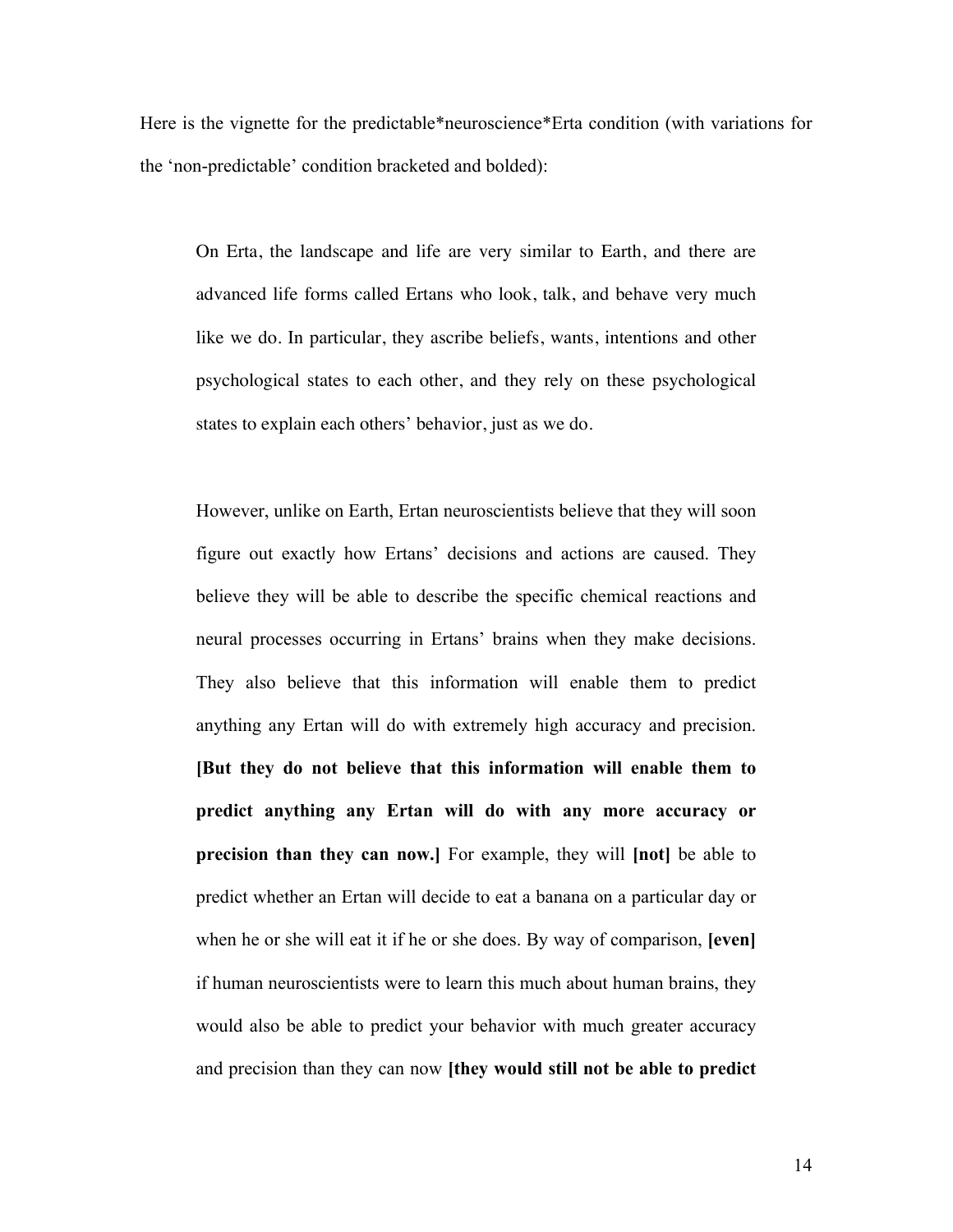# **your behavior with any more accuracy or precision than they can now]**.

In all vignettes, we used the case of deciding to eat a banana as a concrete but non-moral and non-affect-laden example of an action.

At the beginning of our study, participants responded to two brief comprehension questions, aimed at testing whether they read carefully. After responding to these comprehension questions, participants read the vignette to which they had been assigned. Participants were then asked to indicate their level of agreement with five statements pertaining to free will and moral responsibility. For example, participants in the Earth\*belief-desire conditions were asked to indicate their agreement with the following statement (among four others): 'If the psychologists are right, we are able to make decisions of our own free will.' Participants indicated their agreement with each statement on a seven-point Likert-scale anchored at 'strongly disagree' (1) and 'strongly agree' (7). In addition to free will, participants were asked to indicate their agreement with statements affirming moral responsibility, blameworthiness, praiseworthiness, and whether our (or the Ertans) actions are up to us (or them).<sup>3</sup>

<sup>3</sup>Participants in this and the follow-up studies discussed below were recruited and tested using commercially available online platforms (Qualtrics and Amazon Mechanical Turk). In this initial study, there were 229 participants. Two-hundred thirteen supplied gender data, of which 54% identified themselves as male and 46% as female. Twenty-five percent of participants were aged 18-25, another 40% were 26 to 35, and 95% of participants were under 65. Fifty percent of participants had not attained a college degree,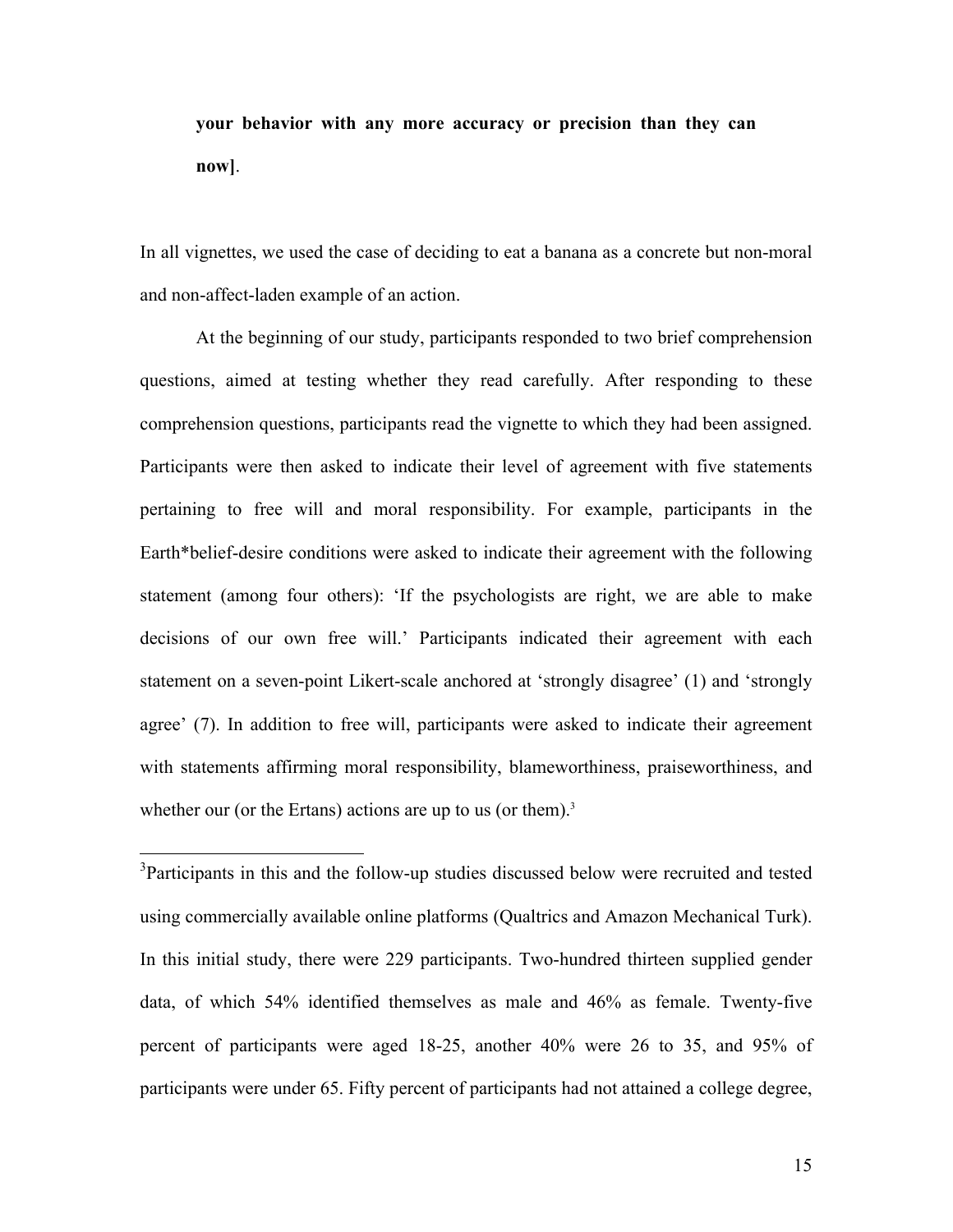#### **3.2 Results and Discussion**

 $\overline{a}$ 

**3.2.1 Main Effects.** We will discuss main effects for our three manipulations (predictability, concreteness, and domain of explanation) in this sub-section, before discussing interaction effects in 3.2.2. Participants who did not pass either of the comprehension checks at the start of the study were not included in our analyses in this or in any of the subsequent studies described below. Results for the remaining 147 participants were subjected to statistical analysis. Contra our prediction above, we found no significant difference related to predictability.<sup>4</sup> However, corresponding to our

and 86% had not gone beyond a four-year college degree. Participants were paid between \$0.25 and \$0.50 for their participation. Participants were located in the United States and were prohibited from taking more than one study.

 $4 A 2$  (Predictability) x 2 (Domain of Explanation) x 2 (Concreteness) Multivariate ANOVA was used to compare the influence that predictability had on up to us, free will, moral responsibility, blameworthy, and praiseworthy judgments. The multivariate result was not significant for predictability: Pillai's Trace =  $0.019$ ,  $F(5, 133) = 0.518$ ,  $p =$ 0.762). T-tests were subsequently used to assess the effect of predictability on participants' agreement with each ascription statement (e.g., on participants' agreement with the free will ascription statement). Predictability made no significant difference in participants' agreement with any of these ascription statements. We did find a small main effect for predictability for judgments of moral responsibility, but not for free will, when all 229 participants were included in the analysis. Univariate F tests showed there were significant differences between attributions of *Morally Responsible* F(1, 216) = 4.724,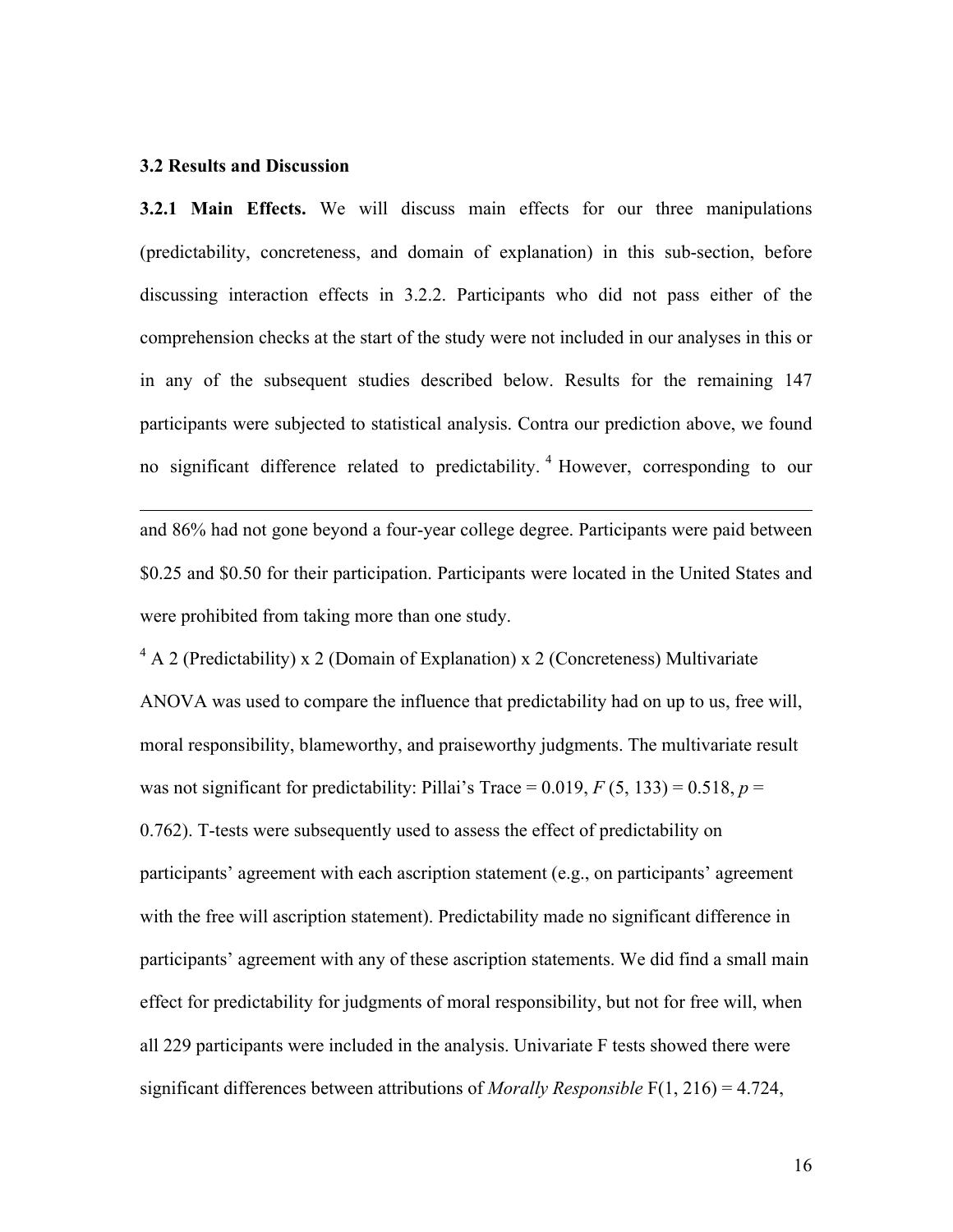prediction above, there was an overall effect for concreteness, and significant effects of concreteness for *morally responsible*, *blameworthiness*, and *praiseworthiness*, although not for *up to us* or *free will* (see figure 1 for a comparison of *free will* and *moral responsibility*). 5

MSE = 2.653,  $p = 0.031$ , *Blameworthy* F(1, 216) = 4.874, MSE = 2.749,  $p = 0.028$ , and a marginally significant effect for *Praiseworthy*  $F(1, 216) = 3.764$ , MSE = 2.729,  $p = 0.054$ , while no significant difference with respect to prediction was detected for *Free will* or *Up to us* (though they were approaching for *Up to us*  $F(1, 216) = 2.818$ , MSE = 2.977,  $p <$ 0.095).

 $\overline{a}$ 

<sup>5</sup> The multivariate result was significant for concreteness (Pillai's Trace = 0.108,  $F(5, 100)$  $133$ ) = 3.204,  $p = 0.009$ ). With respect to concreteness, T-tests showed significant differences between attributions of *Morally Responsible t*(145) = 3.069, *p* = 0.003, *Blameworthy t*(145) = 2.64,  $p = 0.009$ , and *Praiseworthy t*(145) = 2.711,  $p = 0.008$ . No significant difference with respect to concreteness was detected for *Up to us* or *Free will*.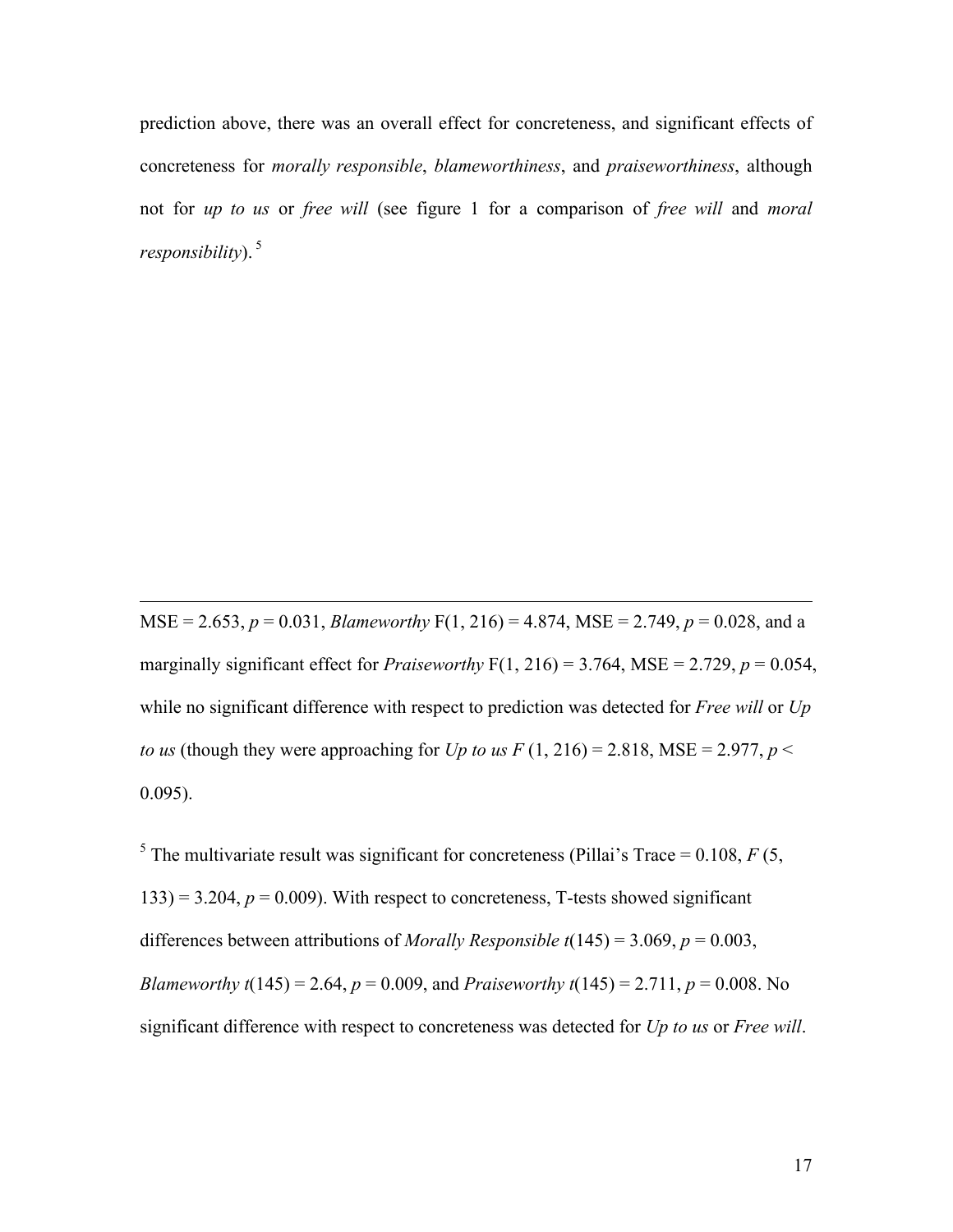

Fig 1: Mean agreement with free will and moral responsibility attributions for the concreteness manipulation.

These effects suggest that judgments of moral responsibility, praiseworthiness and blameworthiness tend to hang together, while judgments for the freedom and up-to-us prompts cluster. Because freedom and moral responsibility are the concepts we are primarily interested in, we will focus on results for these two judgments in what follows.

As noted, we found one of our predicted significant effects for moral responsibility judgments: people tended to agree more with attributions of moral responsibility in concrete scenarios. This result for concreteness replicates Nahmias et al.'s (2007) and Roskies and Nichols' (2008) findings that varying concreteness significantly affects moral responsibility (and blameworthiness) judgments. However, we were surprised that this effect appeared for moral responsibility assessments but not for free will assessments (although there was a trend in the appropriate direction). The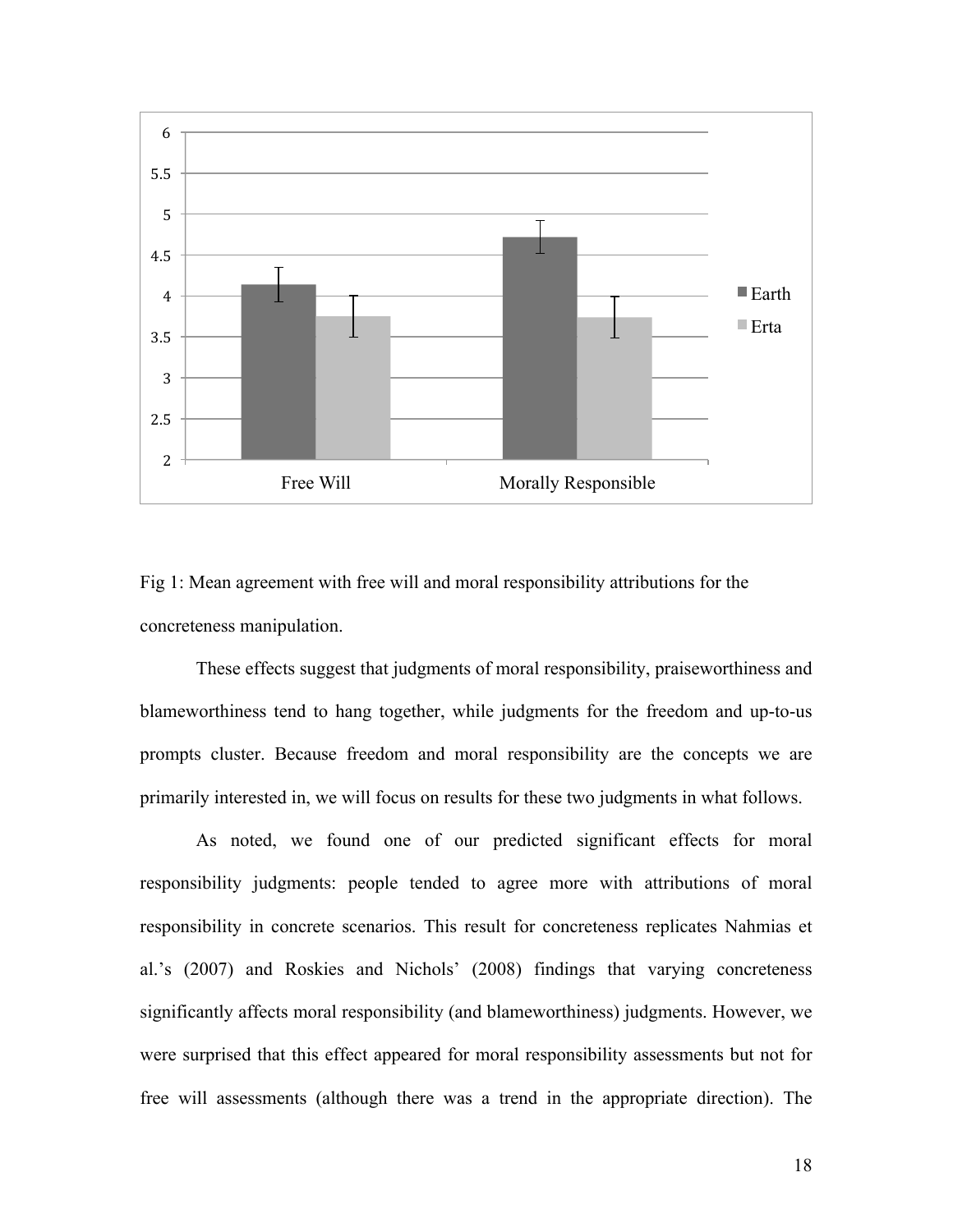necessity hypothesis suggests there should be no difference.<sup>6</sup> We will return to this tension with the necessity hypothesis below.

The largest main effects we found were for domain of explanation. Agreement with attributions for each of our dependent variables (up to us, free will, morally responsible, blameworthiness, and praiseworthiness) were lower when neuroscientists were doing the predicting (using neurochemical kinds) than when psychologists were (using psychological kinds).<sup>7</sup> (See figure 2 for representative results for free will and moral responsibility.) This is consistent with Nahmias et al.'s (op. cit.) result in which neuroscientific explanation led to less agreement with these five variables (compared to psychological explanation) in both deterministic and indeterministic scenarios.

 $6$  Feltz and Cokely (2009), among others, have found that individual differences affect judgments of free will and moral responsibility. We agree that an individual difference effect is also likely in folk assessments of the free will/moral responsibility relationship, but think this hypothesis would best be addressed by research focused on that question. <sup>7</sup> The multivariate result was significant for domain of explanation (Pillai's Trace = 0.216,  $F(5, 133) = 7.344$ ,  $p < 0.001$ ). For each dependent variable (up to us, free will, morally responsible, blameworthy, and praiseworthy), T-tests showed a significant difference between attributions (each  $p < 0.001$ ) with respect to the domain of explanation.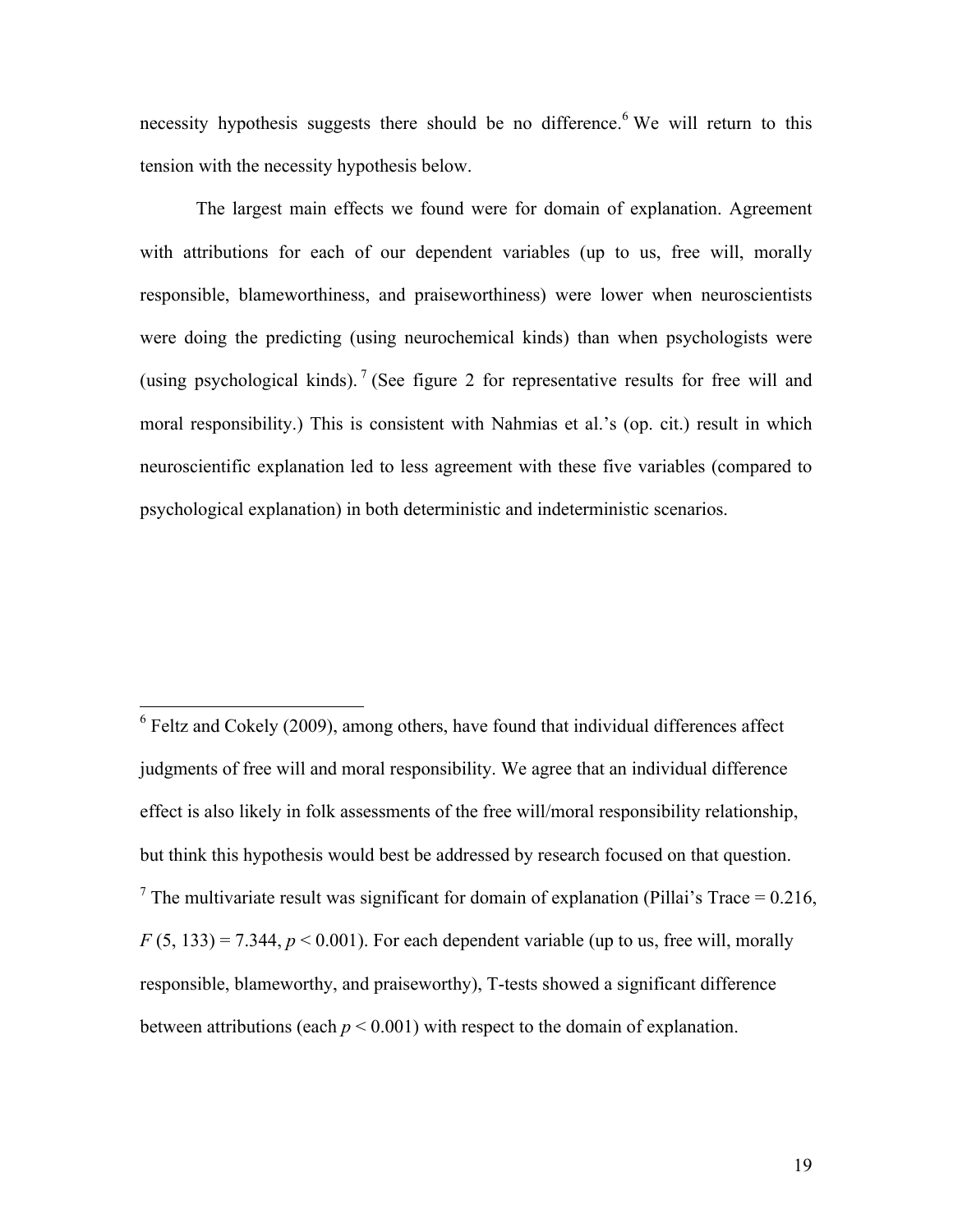

Fig. 2: Mean agreement with free will and moral responsibility attributions for the domain of explanation manipulation.

For each of the five variables, mean attributions were below the midline (of 4) if actions and decisions were characterized as being fully explicable in terms of chemical reactions and neural processes. They were all well above midline if actions and decisions were characterized as fully explicable in terms of beliefs and desires. On one explanation of this domain of explanation effect, the real threat to free will and moral responsibility is neuroscientific explanation, which may seem to foreclose the possibility of a nonmaterial mind. Alternatively, this effect might be explained in terms of an authority effect, whereby neuroscientists are considered real scientists (or neuroscience a real science) and psychologists are not (or psychology is not a science). However, we set aside this question for future work in order to focus on the necessity question.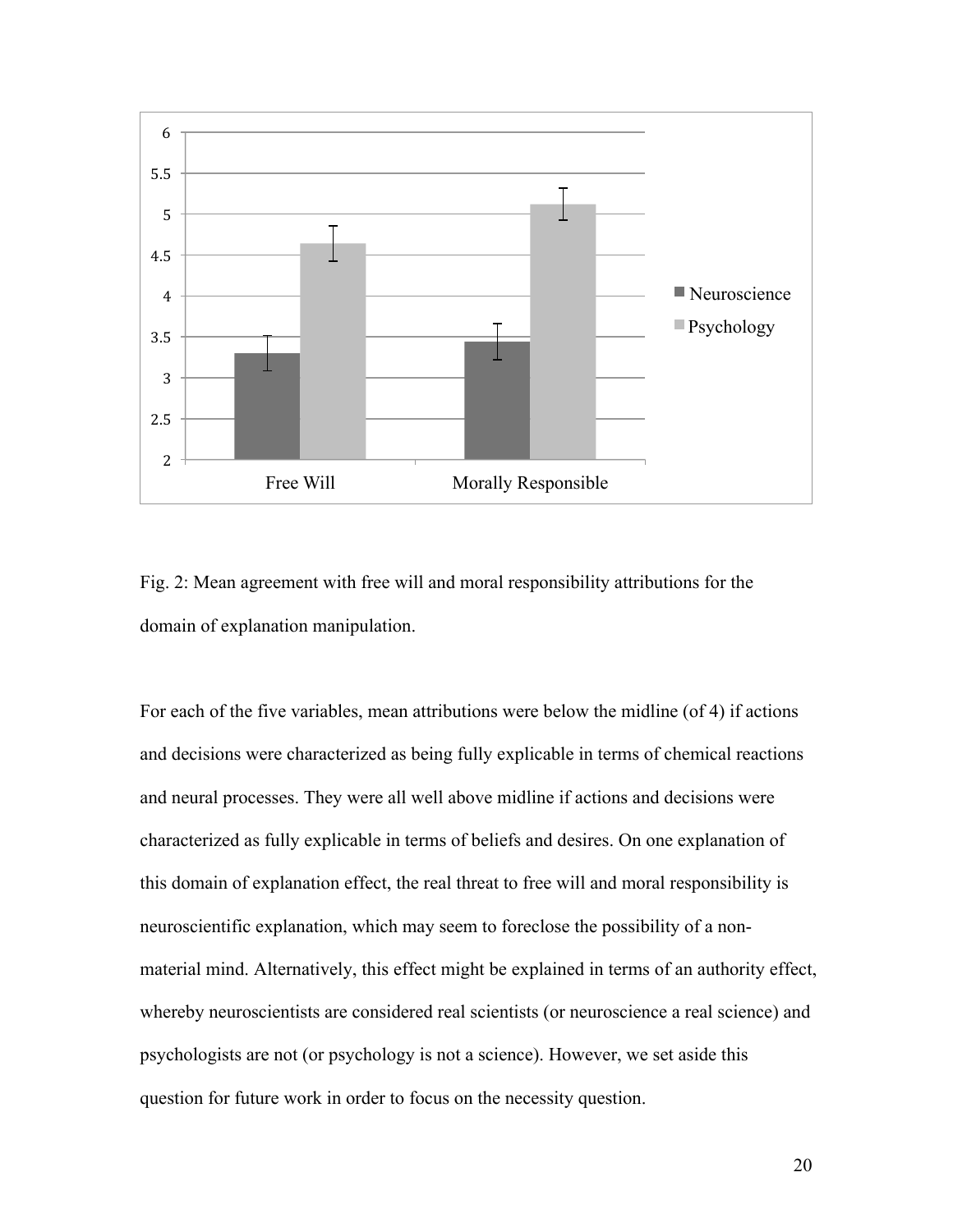**3.2.2 Interaction Effects.** We turn now to interaction effects and the relationship between freedom and moral responsibility. Though we sometimes found differences in main effects for freedom and moral responsibility, the judgments were generally of a piece. Responses to free will and moral responsibility prompts trended in the same direction, and tended to fall on the same side of the midline within conditions. In light of this general agreement, two interaction effects are of particular interest in assessing whether free will is required for moral responsibility. There was a significant interaction effect for predictability\*domain of explanation on free will judgments, but not on moral responsibility judgments.<sup>8</sup> Levels of agreement with the free will statement were higher in all belief-desire conditions than in the neuroscience conditions, and were much higher in the low-predictability belief-desire conditions than in all other conditions. There was no such effect for moral responsibility assessments, although there was a non-significant trend in the same direction as with free will. Thus, this finding, while interesting, does not contradict the claim that freedom is required for moral responsibility.

However, a more surprising result, and one that tells against the received view that freedom is required for moral responsibility, involves an interaction effect between domain of explanation\*concreteness for moral responsibility judgments, but not free will

 <sup>8</sup> An ANOVA showed a significant difference between attributions of *free will* with respect to predictability\*domain of explanation:  $F(5, 137) = 4.465$ ,  $p = 0.036$ ; but not for attributions of *moral responsibility*:  $F(5, 137) = 3.304$ ,  $p = 0.071$ .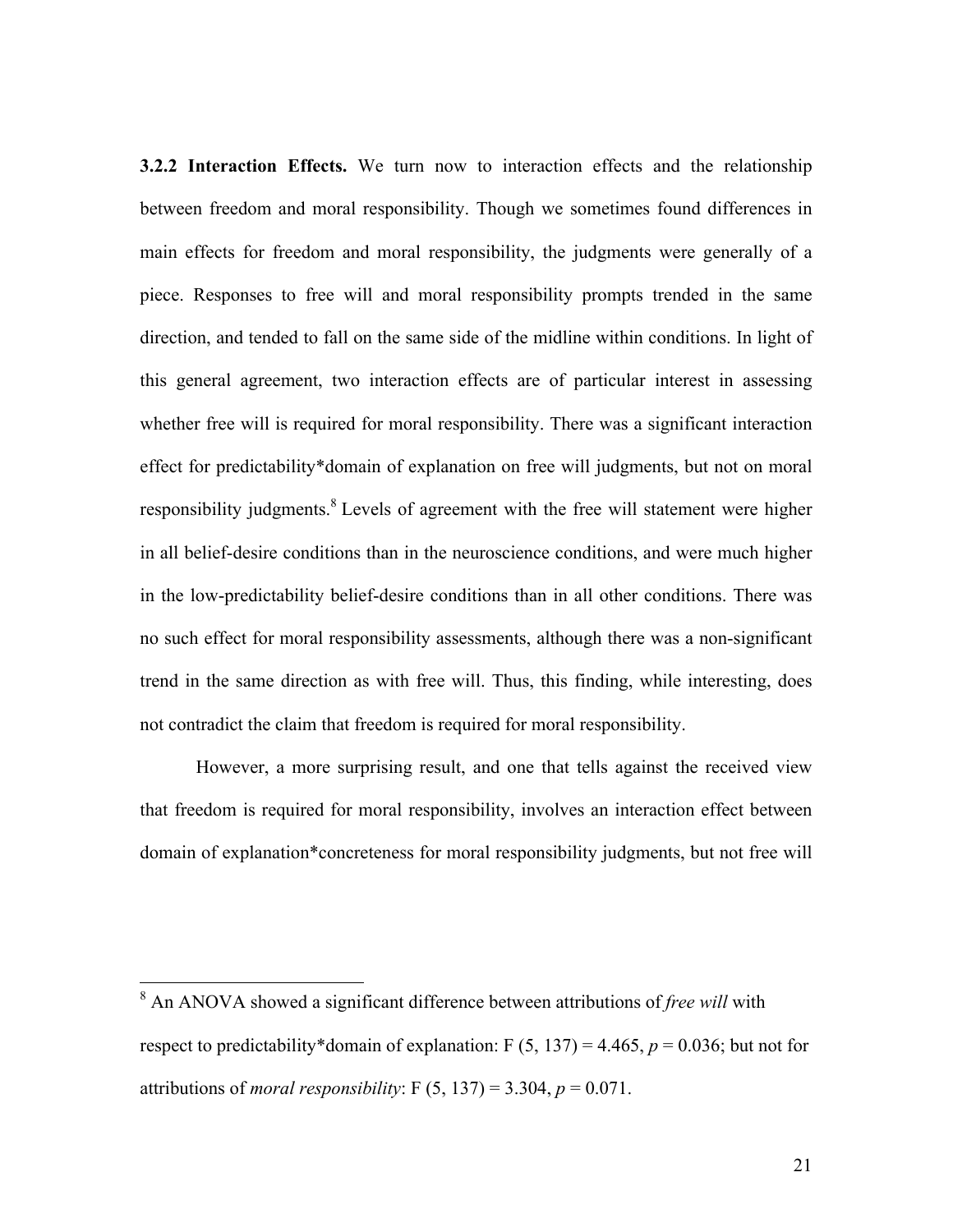judgments.<sup>9</sup> As shown in figure 3, moral responsibility judgments drop precipitously when comparing the neuroscience\*Earth scenarios to the neuroscience\*Erta scenarios.<sup>10</sup>

 9 An ANOVA showed a significant difference between attributions of *moral responsibility* with respect to domain of explanation\*concreteness:  $F(5, 137) = 8.047$ , *p* = 0.005; but not for attributions of *free will*: F (5, 137) = 0.796, *p* = 0.374.

 $10$  A difference in folk intuitions in abstract and concrete conditions (in our study and others) does raise the question as to which of these conditions prompts the true folk view. In this study in particular, which condition prompts participants' theoretically relevant intuitions about moral responsibility: neuroscience\*Earth (our concrete condition) or neuroscience\*Erta (our abstract condition)? Nichols and Knobe (op.cit.) consider several frameworks for moral judgment that give different answers to this question. If judgments of moral responsibility are biased by affect in concrete conditions (the 'performance error' theory), then abstract conditions reflect true folk judgments; if affect is a core component of moral judgement (the 'affective competence' theory), then concrete conditions do. After considering these and two other possibilities, they ultimately leave this question open for further study. Without settling the issue either, we consider that our concrete conditions reflect participants' true judgments on the basis that it it is reasonable to expect the real world to be more vivid (literally concrete) to the folk than a hypothetical planet. Moreover, since our scenarios involve benign actions, such as eating a banana, they are unlikely to engender potentially distorting affective responses, which may be aroused when participants read about an agent killing his wife or raping a stranger.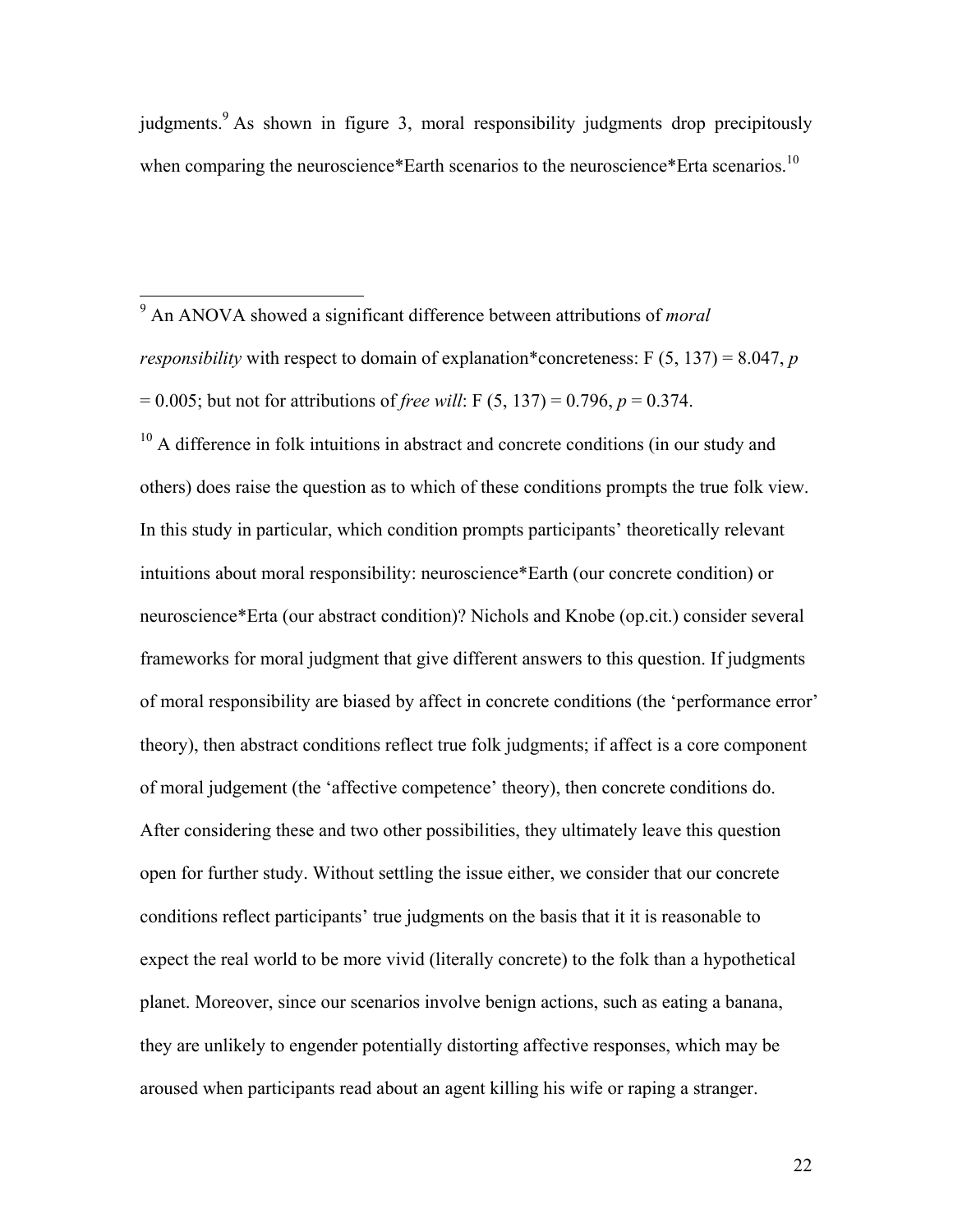

Fig. 3: Mean agreement with free will and moral responsibility attributions for domain of explanation\*concreteness manipulation.

Of particular importance to our project of investigating whether free will is necessary for moral responsibility is the low level of free will judgments in the neuroscience\*Earth vignettes, compared to moral responsibility judgments. As shown in figure 4 (a close-up of the right half of figure 3), these judgments straddled the midline, suggesting that participants tended to agree that people lacked free will in this vignette, though they agreed that they were still morally responsible.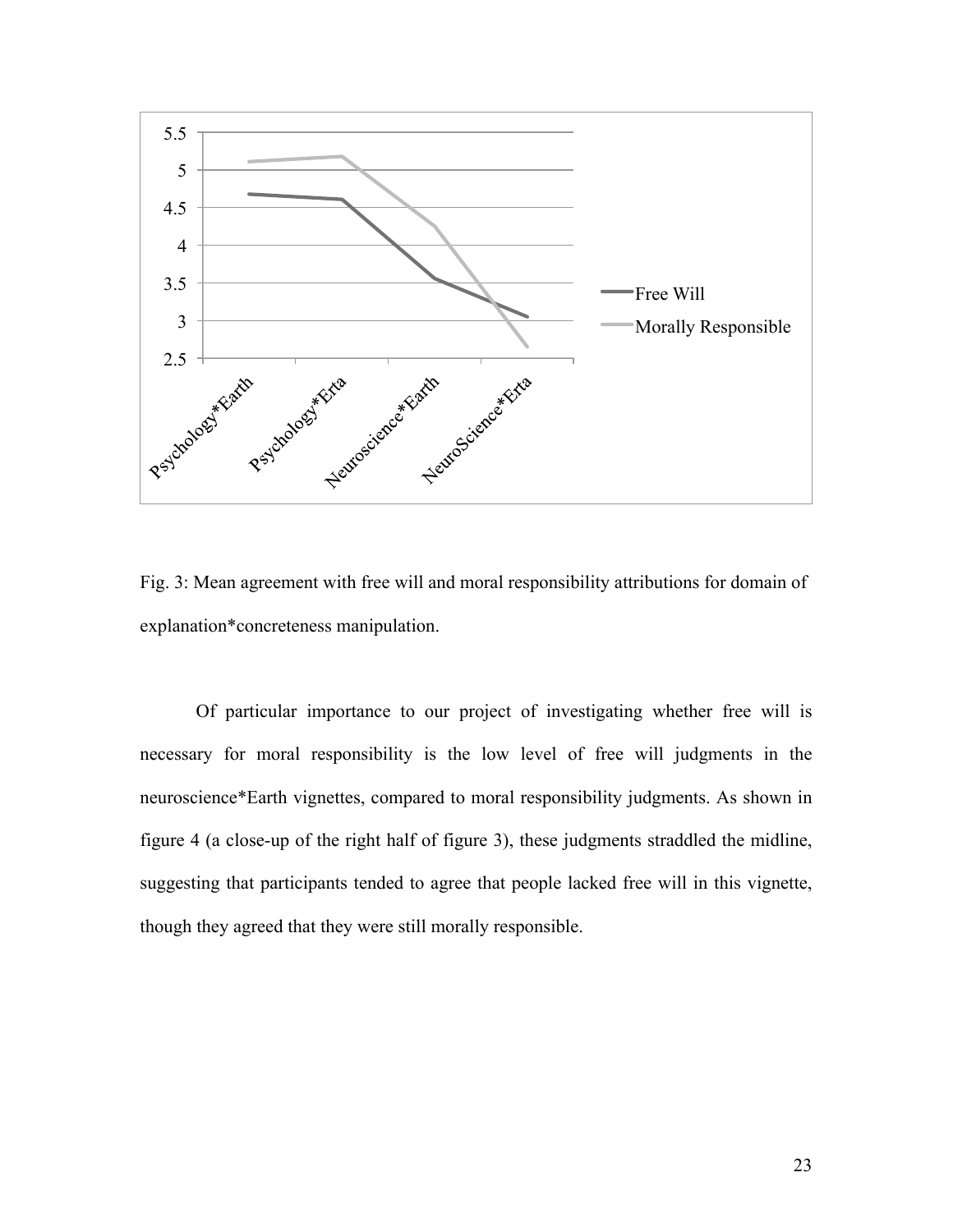

Fig. 4: Mean agreement with free will and moral responsibility attributions for Neuroscience\*Earth condition: mean moral responsibility assessment: 4.25; mean free will assessment: 3.56. (Dashed line marks midpoint.)

This result is directly in tension with the hypothesis that free will is necessary for moral responsibility, and inspired the four studies that follow.<sup>11</sup>

# **4. Second Study: Forced Choice for Free Will and Moral Responsibility**

 $11$  Nahmias et al. 2007 also found a difference in judgments of moral responsibility when testing whether a difference in goodness or badness of a concretely described action would mediate the effect of neuroscientific explanation. MR responses were significantly higher between Bad vs. Good scenarios, whereas no corresponding significant difference was found for FW and up-to-us.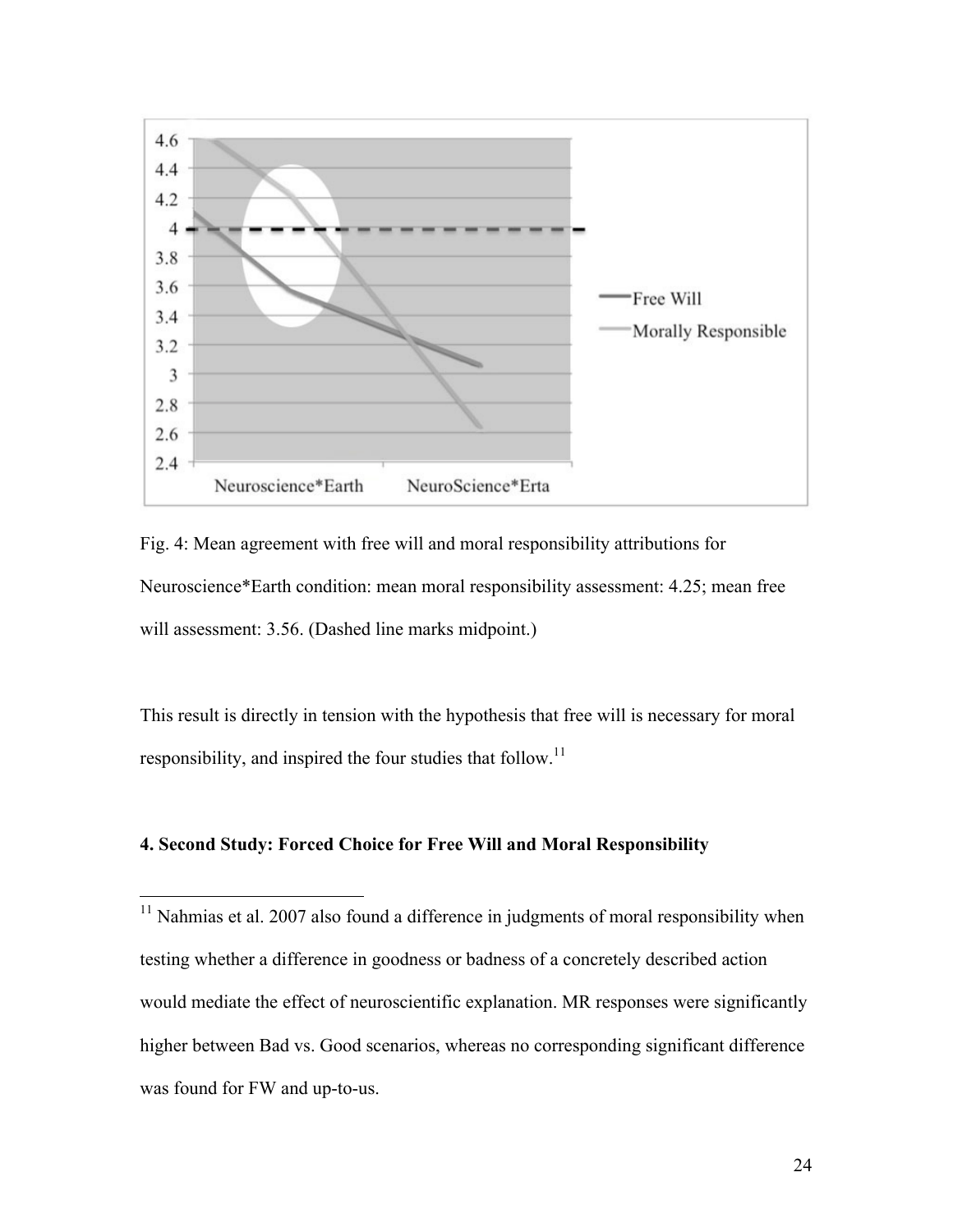### **4.1 Methods**

In study 1, we found a domain of explanation\*concreteness interaction effect for moral responsibility judgments, but not free will judgments. Of particular interest in assessing the hypothesis that freedom is required for moral responsibility was the fact that participants tended to agree that people could be morally responsible in situations in which they tended to agree they did not have free will, namely, in neuroscience\*real scenarios. Given this asymmetry, we decided to investigate whether people would deny free will to humans if neuroscience were capable of explaining our behavior, while still attributing moral responsibility. In study 2, we used a forced choice response task in which participants read the neuroscience\*concrete\*not predictable scenario from study 1:

Most neuroscientists are convinced that scientists will soon figure out exactly how our decisions and actions are caused. They think that whenever we are trying to decide what to do, the decision we end up making is completely caused by the specific chemical reactions and neural processes occurring in our brains. The neuroscientists also hold that these chemical reactions and neural processes themselves are completely caused by our current situation and our brain processes that occurred earlier in our lives.

However, they agree that this knowledge of chemical and neural causes will not enable scientists to predict our decisions and actions with any greater accuracy or precision than they can today. For instance, they will never be able to predict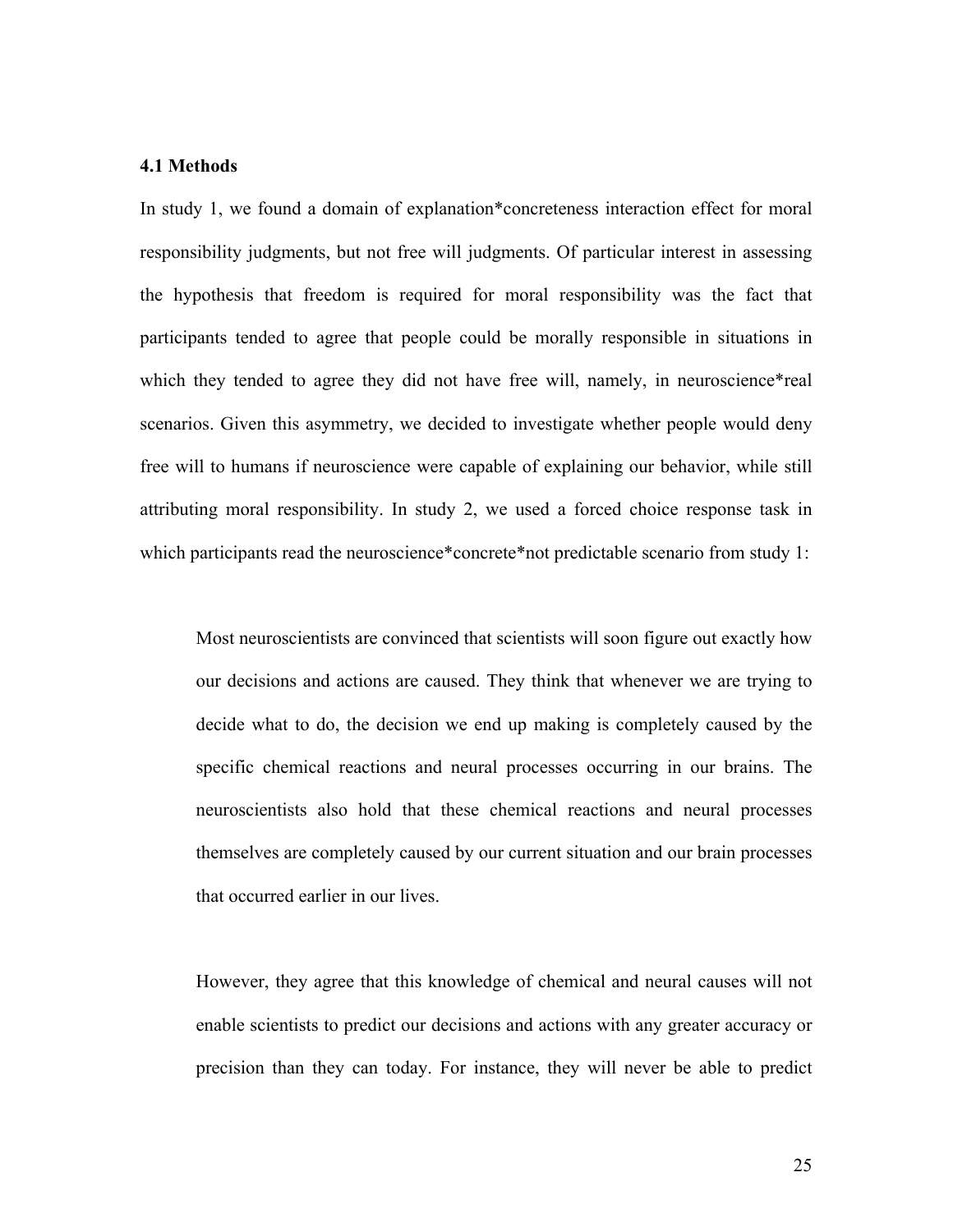whether you will decide to eat a banana today or when you will eat it if you do. They believe that the reason why our decisions and actions will not be more predictable is because there are so many relevant factors involved in bringing them about. So even when we have this chemical and neural information, predictability will not follow.

Participants in a *free will condition* were asked, 'If the neuroscientists are right, are we able to make decisions of our own free will?' A different set of participants, in a *moral responsibility condition*, were asked, 'If the neuroscientists are right, should we be held morally responsible for our actions?' Subjects in both groups had to choose a yes or no response. <sup>12</sup>

#### **4.2 Results and Discussion.**

Once again, we excluded participants who failed either of our comprehension questions from our analysis. As shown in figure 5, the remaining 128 participants were

<sup>&</sup>lt;sup>12</sup>Participants were located in the United States. One-hundred Forty-eight participants took part in this study. Fifty-eight percent of participants identified themselves as male and 42% as female. (All participants responded to the gender question.) Twenty-four percent of participants were aged 18-24, another 50% were 25 to 34, and 99% of participants were under 65. Forty-nine percent of participants had not attained a four-year college degree, and 91% had not gone beyond such a degree in their education. Participants were paid between \$0.20 and \$0.40 for their participation. Participants were prohibited from participating more than once.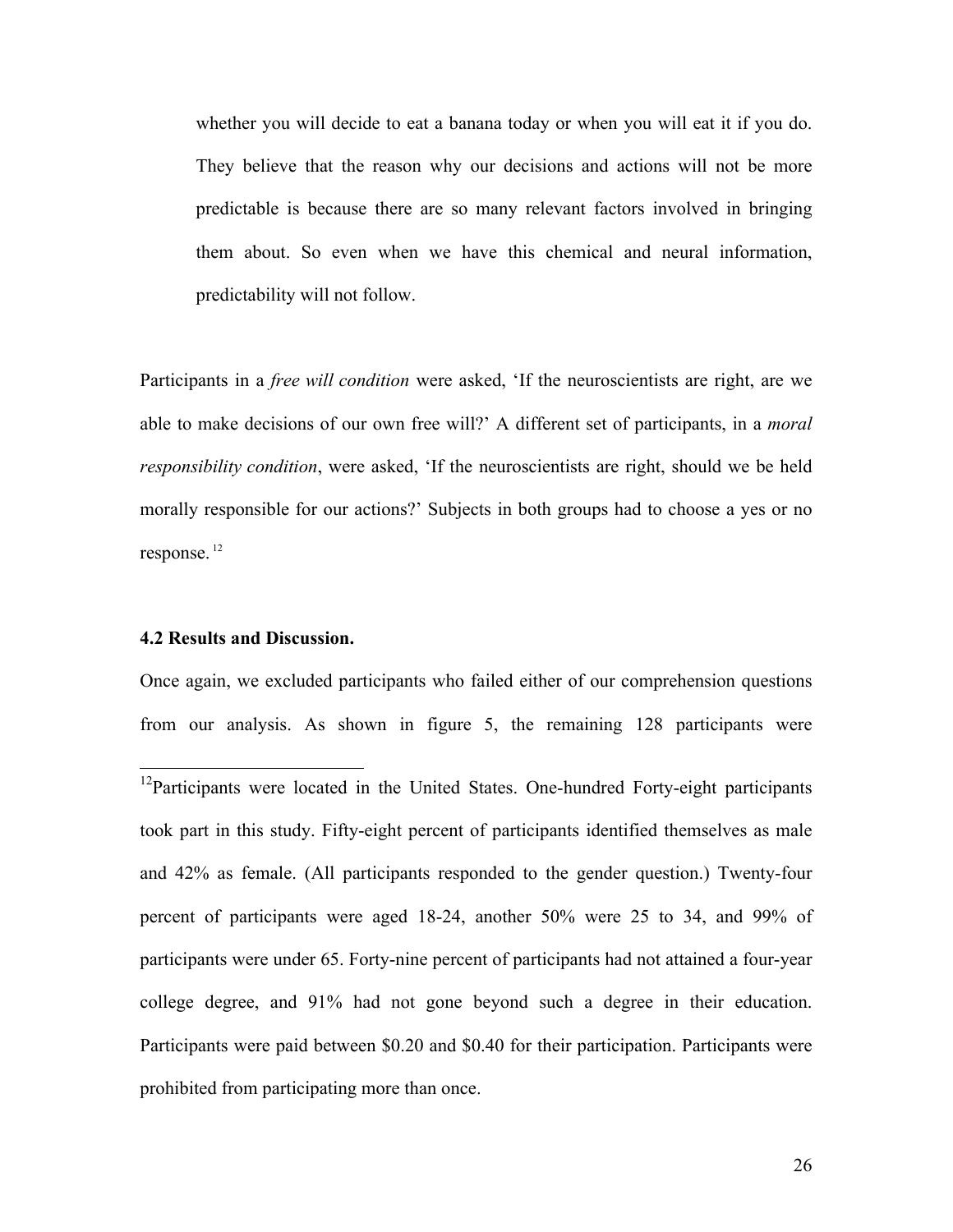significantly more likely to say that we should be held morally responsible than that we have free will in a situation in which actual neuroscientists are able to fully explain our behavior but not to fully predict it.<sup>13</sup>



Fig. 5: Percent agreement with free will and moral responsibility attributions in the between-participants, forced-choice neuroscience\*concrete\*not predictable study.

This finding suggests that for many ordinary English speakers considering a reasonable scenario in the actual world, free will is not required for moral responsibility  $\frac{6}{6}$  s are 60

<sup>&</sup>lt;sup>13</sup>A chi-square test revealed a significant difference for free will and moral responsibility judgments:  $X^2(1, N = 128) = 8.879$ ,  $p = 0.003$ .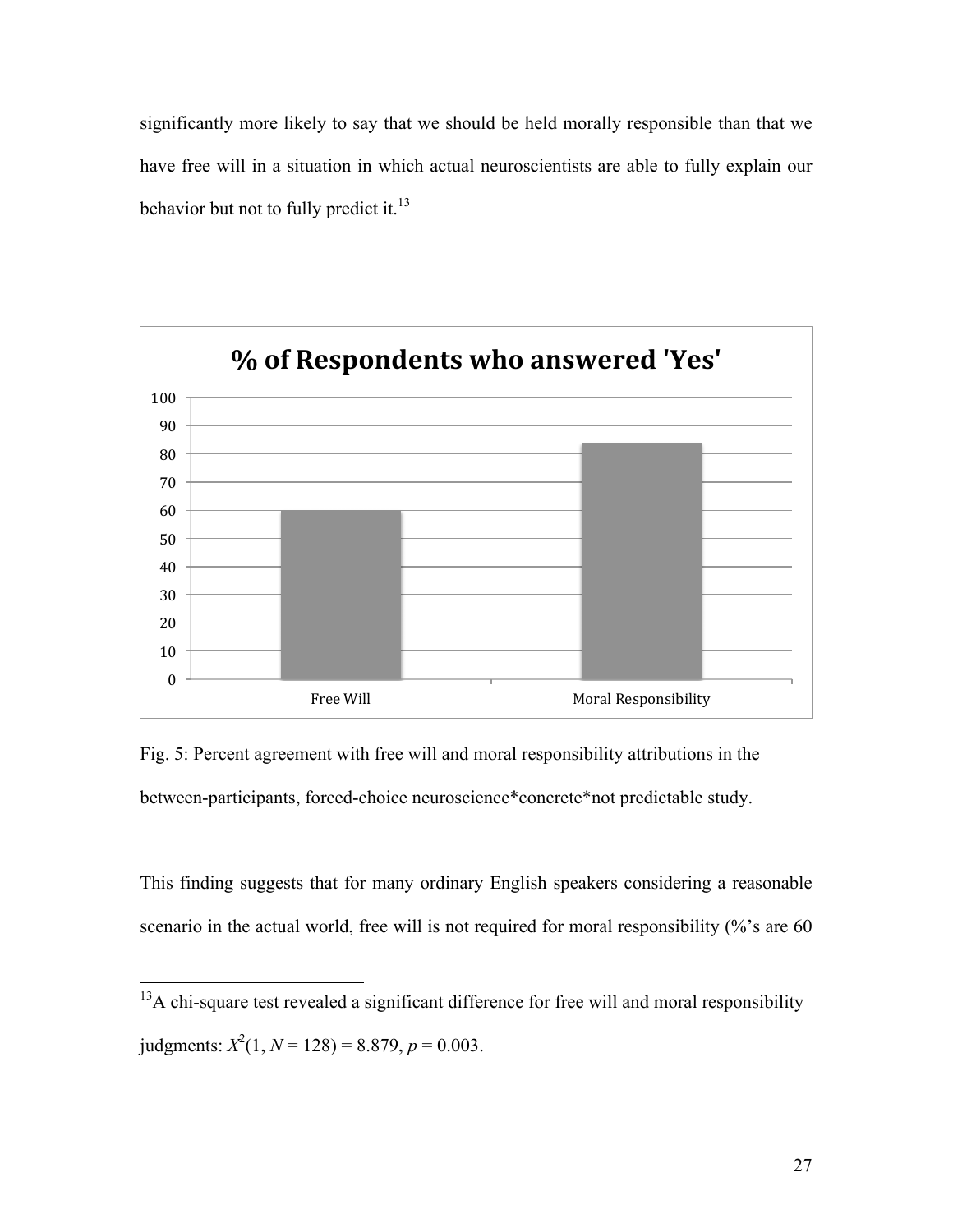and 84 respectively). It would be inappropriate to interpret this result as evidence for a compatibilist or a soft-compatibilist (non-libertarian) view of freedom. We did not probe possible differences in the conceptions of freedom participants might have had. Thus, the result is consistent with both libertarian and soft-compatibilist conceptions of freedom (or any other conception). Further research might attempt to determine and distinguish among different conceptions to see if the overall effect can be attributed to one particular conception rather than another and whether a subgroup of classical compatibilists can be identified. This subgroup would include those who think that freedom means lack of coercion, that we are both free and morally responsible, and that determinism is true.

# **5. Third Study: Within-participants Forced Choice for Free Will and Moral Responsibility**

#### **5.1 Methods**

Study 2 found between-subject differences in free will and moral responsibility judgments, but perhaps this is because asking about moral responsibility triggers associations (e.g., with the harm caused by moral violations) that are not triggered when asking only about free will. If people really think moral responsibility doesn't require free will, we might expect to find this effect even when both questions are asked together.<sup>14</sup>

 $14$ There may also be reason to think we would not find this result when both questions are asked together. For example, a consistency effect might lead some proportion of participants to respond in the same way to both questions, especially since some participants might respond quickly and less reflectively to online study probes.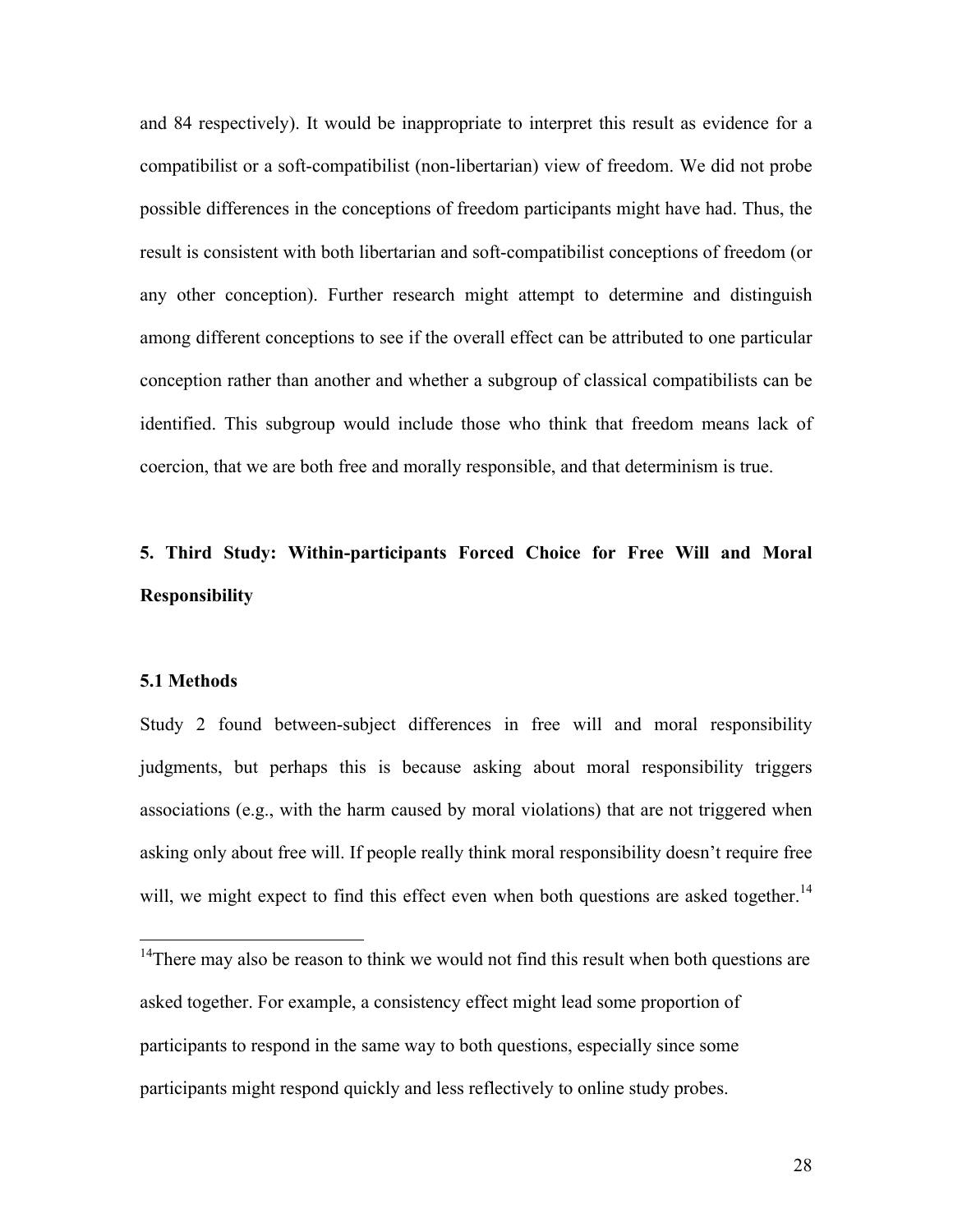Thus, in study 3 we adopted a within-participants study design. We presented participants with the same vignette as in study 2, but this time, after reading the story, all participants answered both the free will and the moral responsibility questions from study  $2<sup>15</sup>$ . The order of these questions was randomized.

#### **5.2 Results and Discussion**

As in previous studies, participants who failed either of two comprehension controls appearing at the beginning of this study were excluded from our analysis. The results for the remaining 108 participants were subjected to McNemar's test. As in study 2, participants responded to these questions in significantly different ways. As shown in figure 6, even when they responded to both questions, participants were significantly more likely to say that we should be held morally responsible than that we have free will

<sup>&</sup>lt;sup>15</sup>Participants were located in the United States. One-hundred thirteen participants took part in this study. Fifty-five percent of participants identified themselves as male and 45% as female. Twenty-three percent of participants were aged 18-24, another 55% were 25 to 34, and 100% of participants were under 65. (All participants responded to the gender and age questions.) Fifty-six percent of the 110 participants who responded to an education question had not attained a four-year college degree, and 93% had not gone beyond such a degree in their education. Participants were paid \$0.40 for their participation. Participants were prohibited from participating more than once in this study.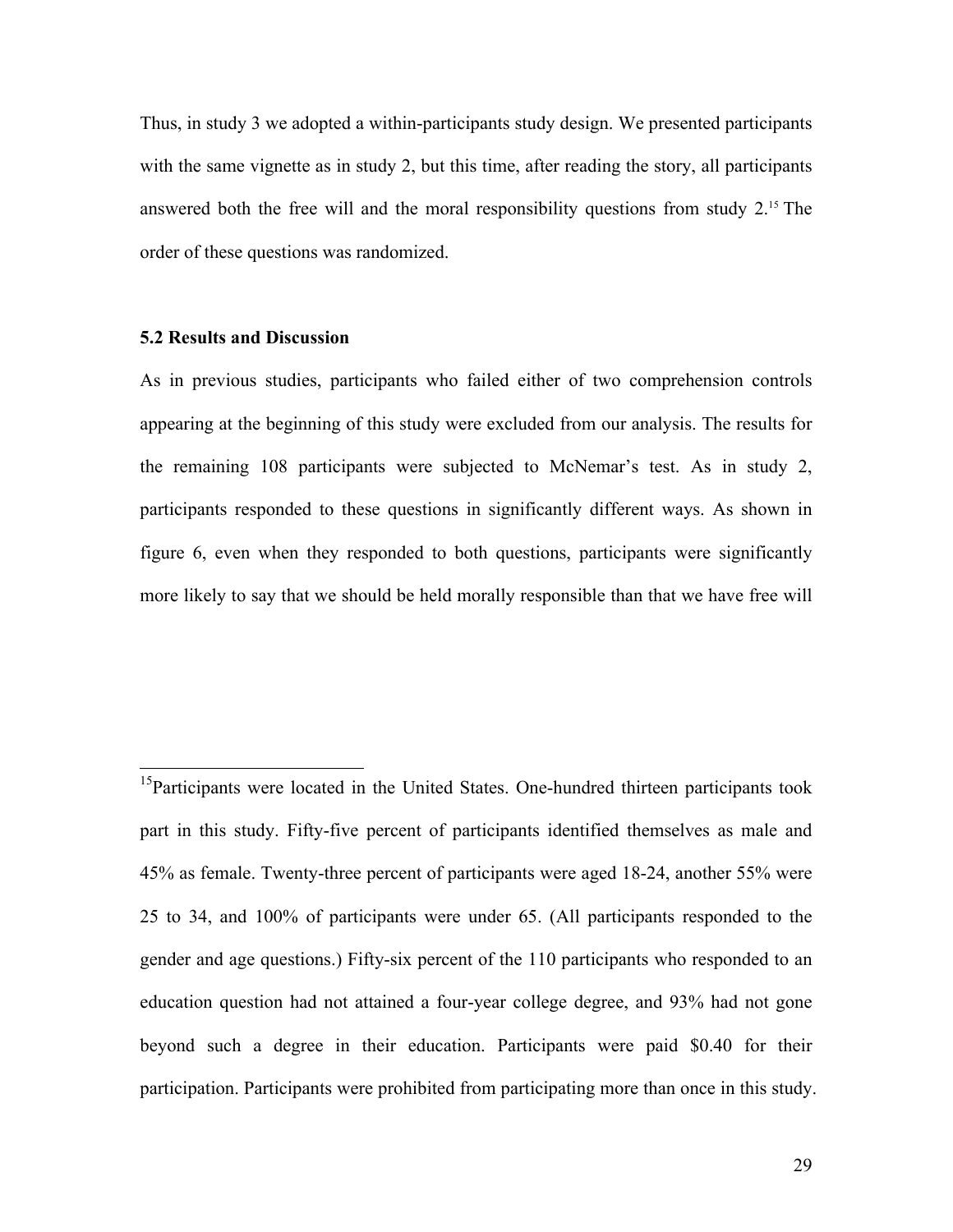in a situation in which neuroscientists are able to fully explain our behavior but not to fully predict it.<sup>16</sup>



Fig. 6: Percent agreement with free will and moral responsibility attributions in the  $1<sup>st</sup>$ within-participants, forced-choice neuroscience\*concrete\*not predictable study.

Finally, we examined the effect of order on participant responses. Interestingly, when participants are split between those who received the free will question first and those who received the moral responsibility question first, we see that most of the

<sup>&</sup>lt;sup>16</sup> An exact McNemar's test determined that there was a statistically significant difference in the proportion of 'yes' responses to the free will and moral responsibility questions, p  $= 0.036$ .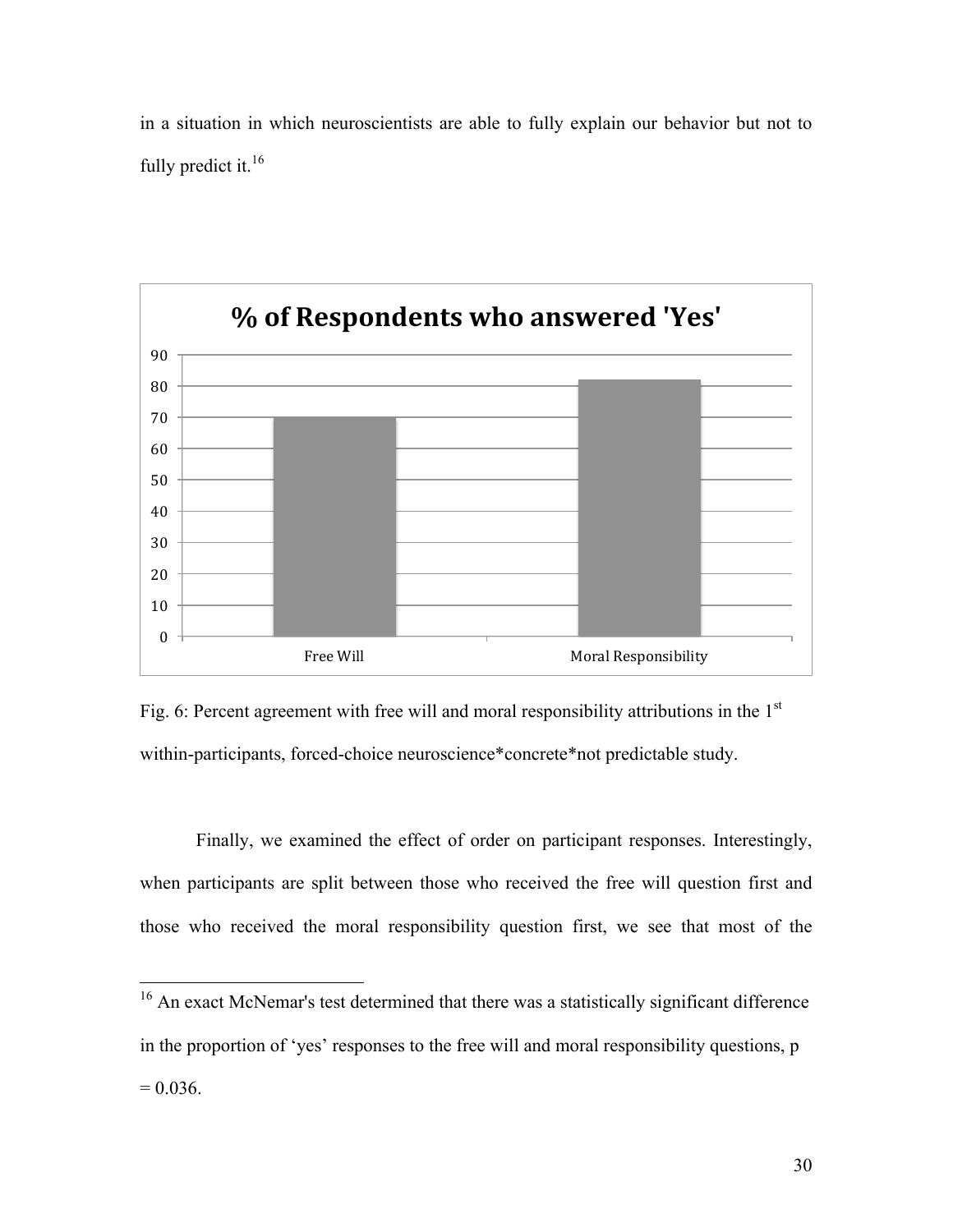variance in participants' responses to the questions is explained by order. Those participants who received the free will question first were significantly more likely to offer 'yes' responses to the moral responsibility question than to the free will question, while there was no difference in 'yes' responses for the two questions when the moral responsibility question appeared first.<sup>17</sup> This might be due to associations with moral responsibility: if participants associate responsibility with possible harms, they may be more likely to also want to punish the responsible party, and ascribing them free will would facilitate possible punishment. On the other hand, if moral responsibility implies free will, this result shows that participants asked the free will question first *deny* the modus tollens (i.e., if not free, then not morally responsible), while participants asked about moral responsibility first *affirm* the modus ponens (i.e., if morally responsible, then free). In that case, the tradition must still explain why when someone is judged to lack free will, that person is not also judged to lack moral responsibility, contra van Inwagen's

<sup>&</sup>lt;sup>17</sup>An exact McNemar's test determined that there was a statistically significant difference in the proportion of 'yes' responses to the free will and moral responsibility questions for those 52 participants who responded to the free will question first,  $p = 0.007$ . Twentynine responded 'yes' to the free will question, 40 responded 'yes' to the moral responsibility question. On the other hand, an exact McNemar's test found no statistically significant difference in the proportion of 'yes' responses to the free will and moral responsibility questions for those 56 participants who responded to the moral responsibility question first,  $p = 1.0$ . Forty-one responded 'yes' to the free will question, 42 responded 'yes' to the moral responsibility question.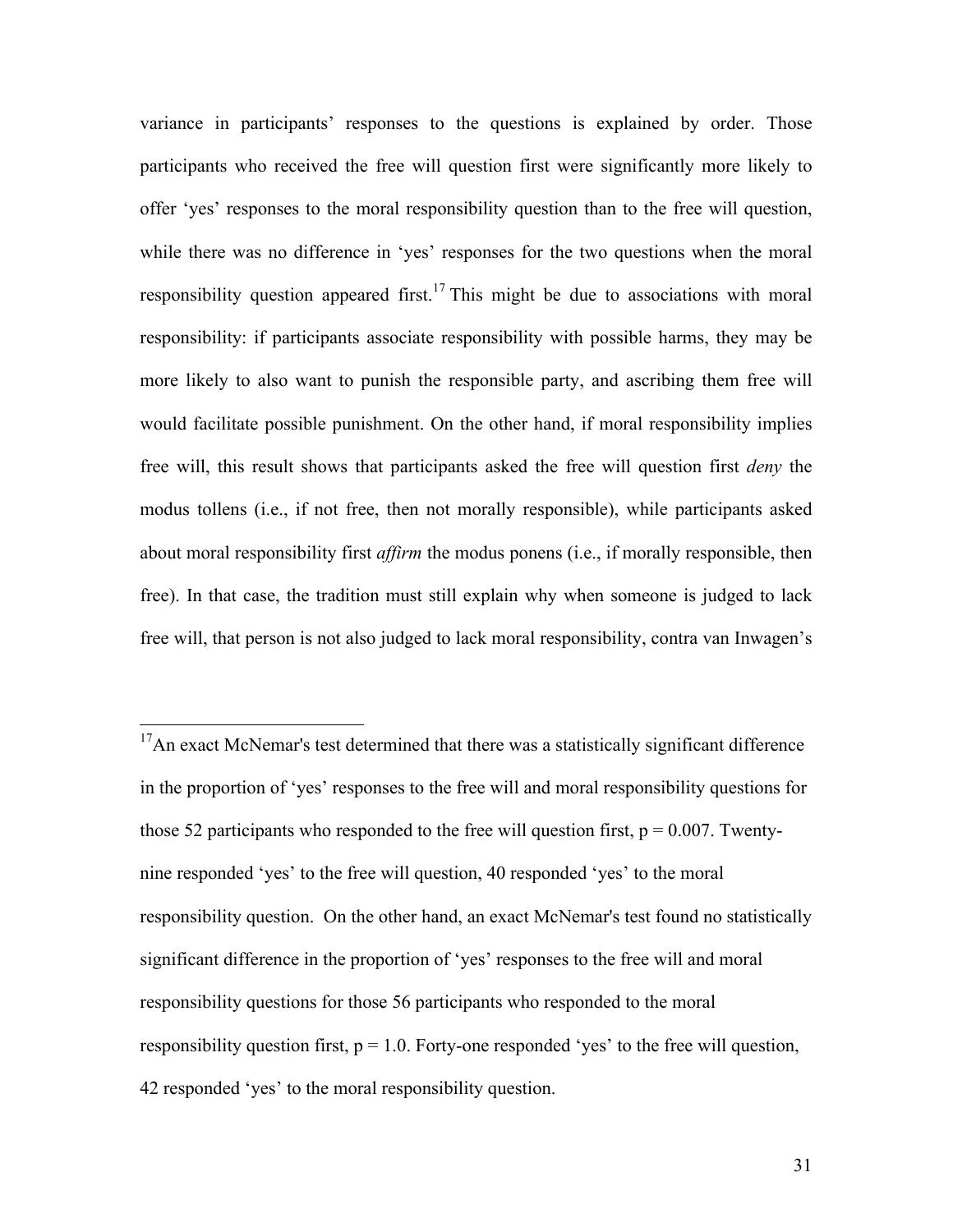assertion above. We would not expect this pattern of responses if moral responsibility were thought to require freedom.

#### **6. Fourth and Fifth Studies: Refinements of the Within-Participants Study**

#### **6.1 Methods for Study Four**

A worry for the foregoing discussion emerges from careful consideration of the materials used in previous studies. To wit, the free will and moral responsibility questions are not perfectly balanced. The free will question is "…*are we* able to make decisions of our own free will"; the moral responsibility question, on the other hand, is "…*should we* be held morally responsible" (italics added here to emphasize the difference). But 'should' claims admit of various interpretations. After all, one might argue that we should treat people as though they are morally responsible, even if they really aren't. Thus, the moral responsibility question should be revised, to ask simply whether people *are* morally responsible. Study 4 used the same design and materials as study three, but made this one change in the moral responsibility question. So, participants in this experiment read the same vignette as in studies two and three, and responded to counter-balanced free will and moral responsibility questions as in study three, but, in this study, the moral responsibility question asked, "If the neuroscientists are right, are we morally responsible for our actions?"<sup>18</sup>

 $18$ Participants were located in the United States. One-hundred eleven participants took part in this study. Sixty-four percent of participants identified themselves as male and 36% as female. Thirty-one percent of participants were aged 18-24, another 44% were 25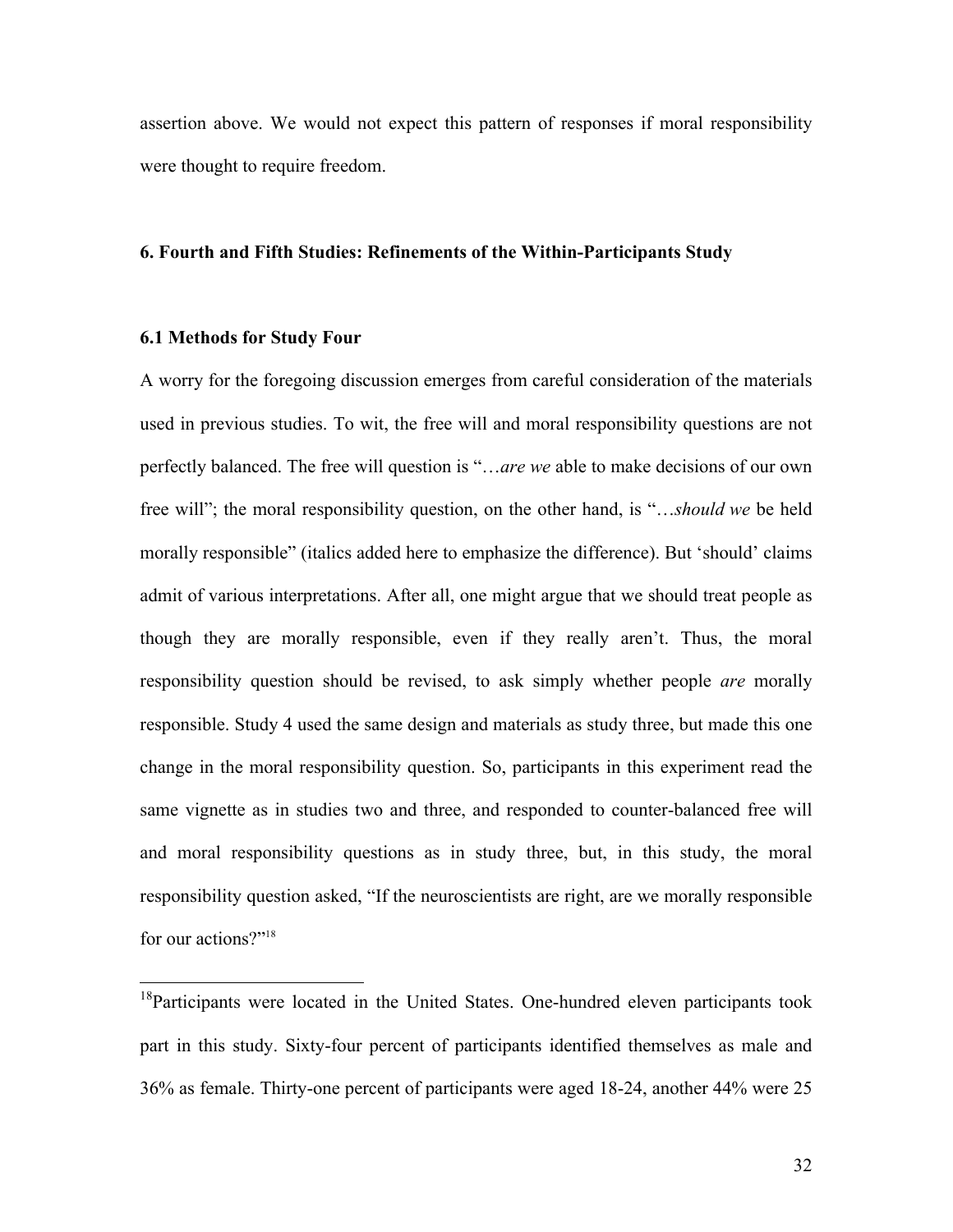# **6.2 Results and Discussion of Study 4**

As in previous studies, participants who failed either of two comprehension controls appearing at the beginning of this study were excluded from our analysis. Results for the remaining 104 participants were subjected to McNemar's test. Unlike in studies 2 and 3, participants in study 4 did not respond to these questions in significantly different ways.<sup>19</sup> For this study, only one result was approaching significance. For those participants who received the free will question first, the difference between assessments of free will and moral responsibility were significant at the 90% confidence level, but not at 95%.<sup>20</sup> There

 $\overline{a}$ to 34, and 100% of participants were under 65. (All participants responded to the gender and age questions.) Sixty-two percent of the 110 participants who responded to our education question had not attained a four-year college degree, and 91% had not gone beyond such a degree in their education. Participants were paid \$0.40 for their participation. Participants were prohibited from participating more than once in this study.  $19$ An exact McNemar's test returned no statistically significant difference in the proportion of 'yes' responses to the free will (61%) and moral responsibility (65%) questions,  $p = 0.332$ .

 $20$ An exact McNemar's test revealed a marginally significant difference in the proportion of 'yes' responses to the free will (56%) and moral responsibility (68%) questions for these 50 participants,  $p = 0.07$ .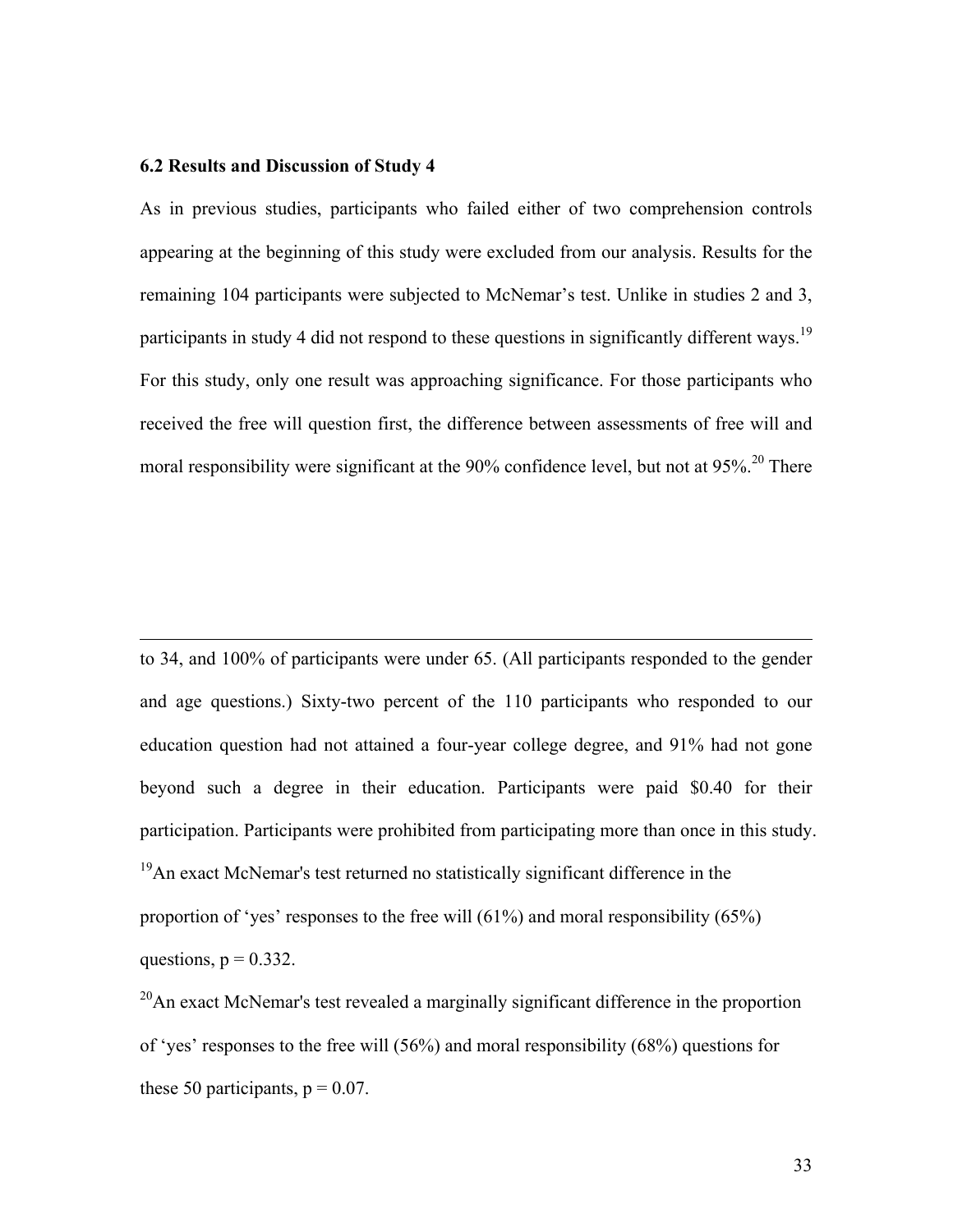was no difference in 'yes' responses for the two questions when the moral responsibility question appeared first. $^{21}$ 

The lack of a difference in this study may be partly explained by hypothesizing that the presence of the 'should' language in previous iterations of the moral responsibility question may have helped participants conceptualize moral violations or possible harms when they made their responsibility assessments. If this is correct, then using an example of a mildly immoral act in the vignette should mitigate in favor of a significant difference between the free will and moral responsibility questions. In study 5, we thus changed the act involved in these vignettes.

#### **6.3 Methods for Study 5**

In previous studies, vignettes specified that, '[scientists] will never be able to predict whether you will decide to eat a banana today or when you will eat it if you do.' However, in this study, the vignette instead specified that, 'they will never be able to predict whether you will decide to cheat in a game of poker with friends or when you will cheat if you do'. By making this slight change, we hoped to help participants conceptualize moral violations as harms without raising the emotional valence of the vignette. Other

 $21$ An exact McNemar's test found no statistically significant difference in the proportion of 'yes' responses to the free will (63%) and moral responsibility questions (65%) for these 54 participants,  $p = 1.0$ .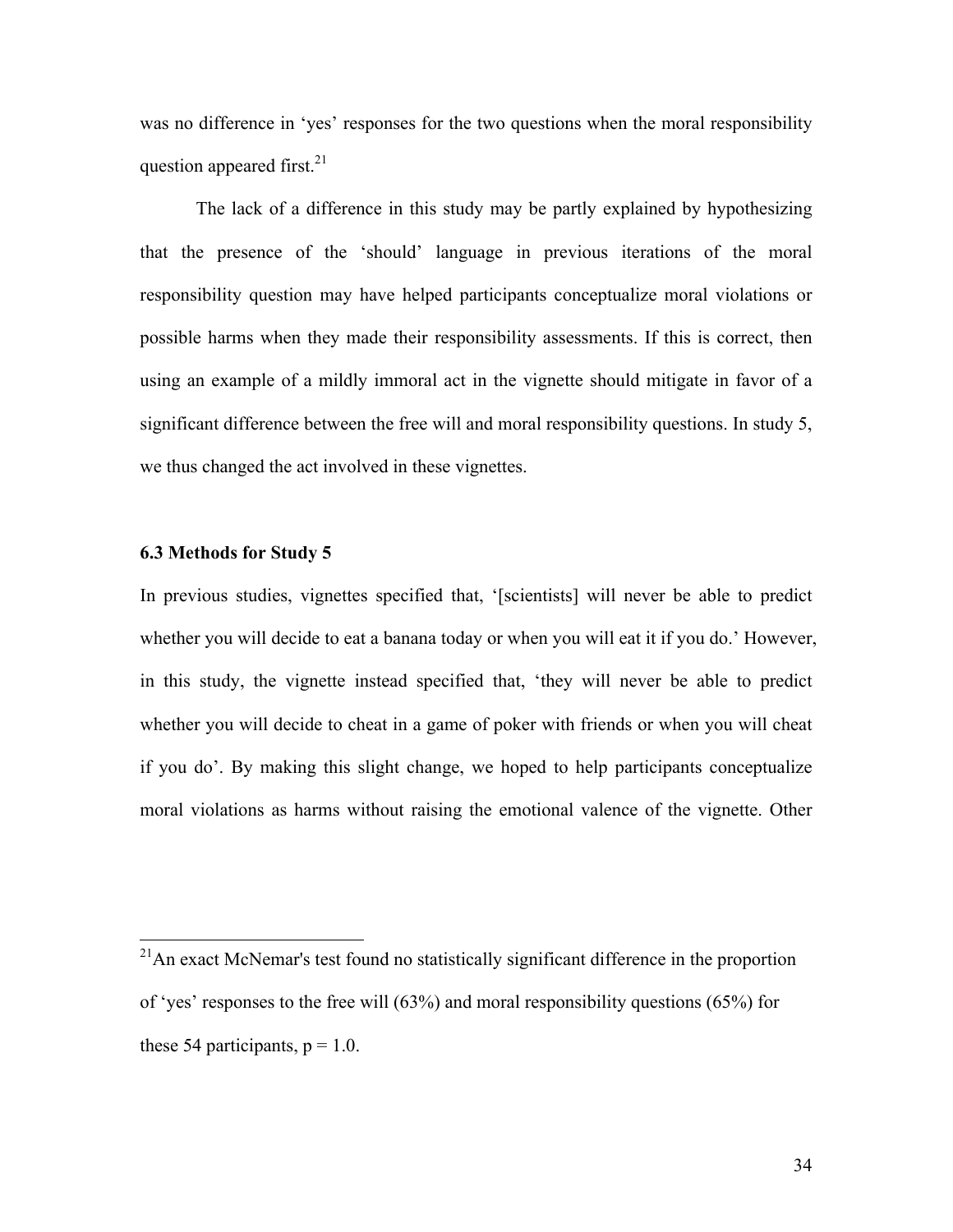than this change in the vignette, this experiment was the same as study four, including the same moral responsibility probe.<sup>22</sup>

#### **6.4 Results and Discussion of Study Five**

As in previous studies, participants who failed either of two comprehension controls appearing at the beginning of this study were excluded from our analyses. The results for the remaining 101 participants were subjected to McNemar's test. As in studies 2 and 3 (but not study 4) participants responded to the free will and moral responsibility questions in significantly different ways, as shown in figure  $7:^{23}$ 

 $^{22}$ Participants were located in the United States. One-hundred ten participants took part in this study. Seventy-one percent of participants identified themselves as male and 29% as female. Twenty-four percent of participants were aged 18-24, another 53% were 25 to 34, and 99% of participants were under 65. Fifty-two percent of the participants had not attained a four-year college degree, and 91% had not gone beyond such a degree in their education. (All participants responded to the gender, age, and education questions.) Participants were paid \$0.40 for their participation. Participants were prohibited from participating more than once in this study.

 $^{23}$ An exact McNemar's test determined that there was a statistically significant difference in the proportion of 'yes' responses to the free will (63%) and moral responsibility (73%) questions,  $p = 0.006$ .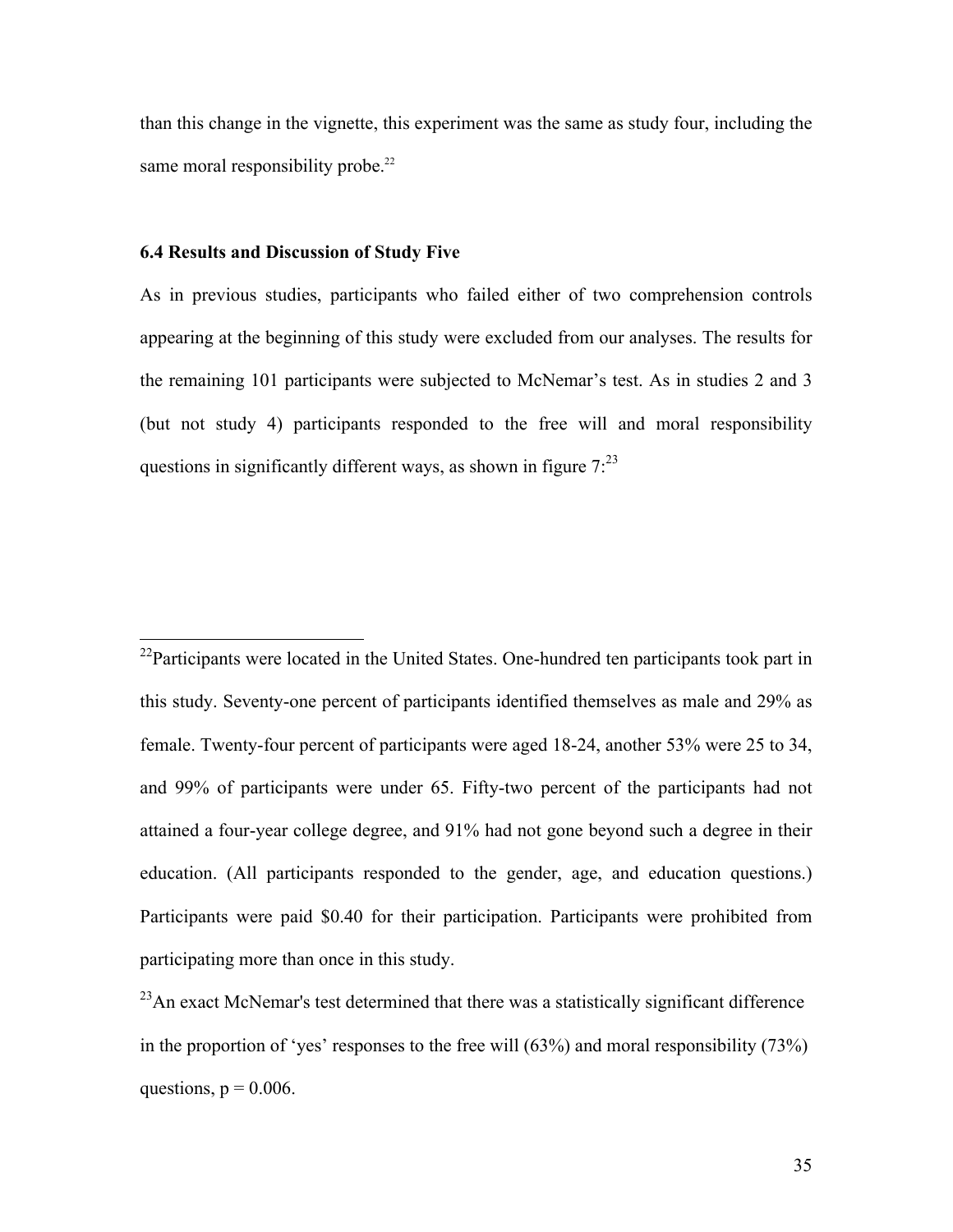

Fig. 7: Percent agreement with free will and moral responsibility attributions in the 3<sup>rd</sup> within-participants, forced-choice neuroscience\*concrete\*not predictable study (cheating at poker, 'are we morally responsible').

Order effects also patterned with previous studies. Those participants who received the free will question first were significantly more likely to offer 'yes' responses to the moral responsibility question than to the free will question, while there was no difference in 'yes' responses for the two questions when the moral responsibility question appeared  $first.<sup>24</sup>$ 

 $24$ An exact McNemar's test determined that there was a statistically significant difference in the proportion of 'yes' responses to the free will and moral responsibility questions for those 48 participants who responded to the free will question first,  $p = 0.039$ . Twentynine responded 'yes' to the free will question, 36 responded 'yes' to the moral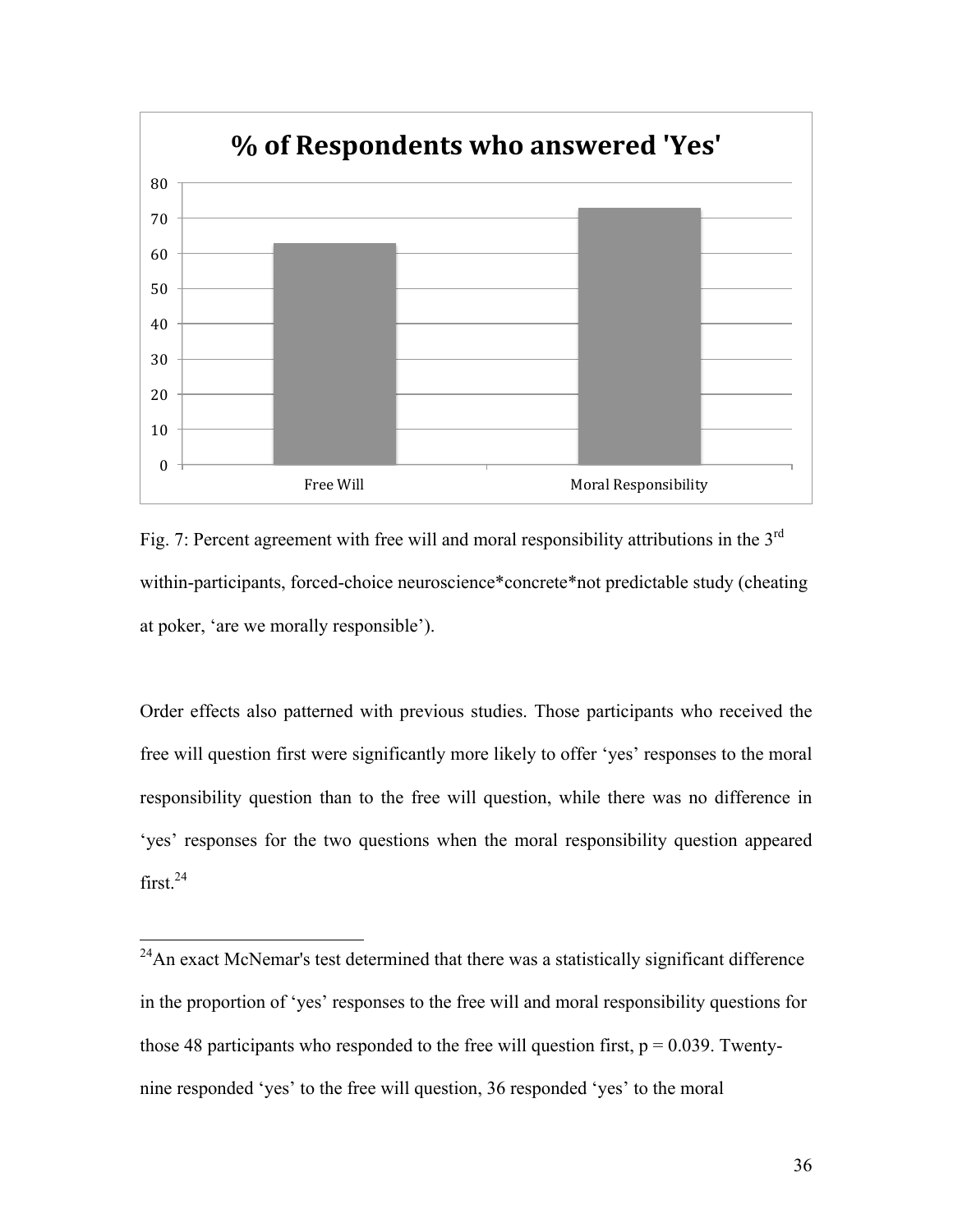### **7. Our Results in Context**

 $\overline{a}$ 

Our results may be compared to other experimental results, although direct comparison can be misleading. For example, if one assumes a connection between predictability and determinism, our results in study 1 seem to uphold the claim that people are compatibilists about moral responsibility in concrete situations but incompatibilists about moral responsibility in abstract ones, consonant with Sinnott-Armstrong and Nichols and Roskies. The idea that we might hold each other responsible even if we aren't free on a libertarian conception of freedom (e.g., because neuroscience shows that causal determinism is true) is usually interpreted as a compatibilist position – it maintains the necessity of freedom for responsibility by construing freedom as absence of coercion. But the problem with this comparison, and with interpretation of our results in traditional terms, is that it is unclear why such judgments should be classified as compatibilist or incompatibilist if determinism is not directly manipulated. Moreover, *pace* Roskies and Nichols op.cit., who see their pattern of responses as 'consistent with what would be expected if judgments of moral responsibility, blameworthiness and freedom were correlated', we found that only the first two dependent variables were correlated across

responsibility question. On the other hand, an exact McNemar's test found no statistically significant difference in the proportion of 'yes' responses to the free will and moral responsibility questions for those 53 participants who received the moral responsibility question first,  $p = 0.25$ . Thirty-five responded 'yes' to the free will question, 38 responded 'yes' to the moral responsibility question.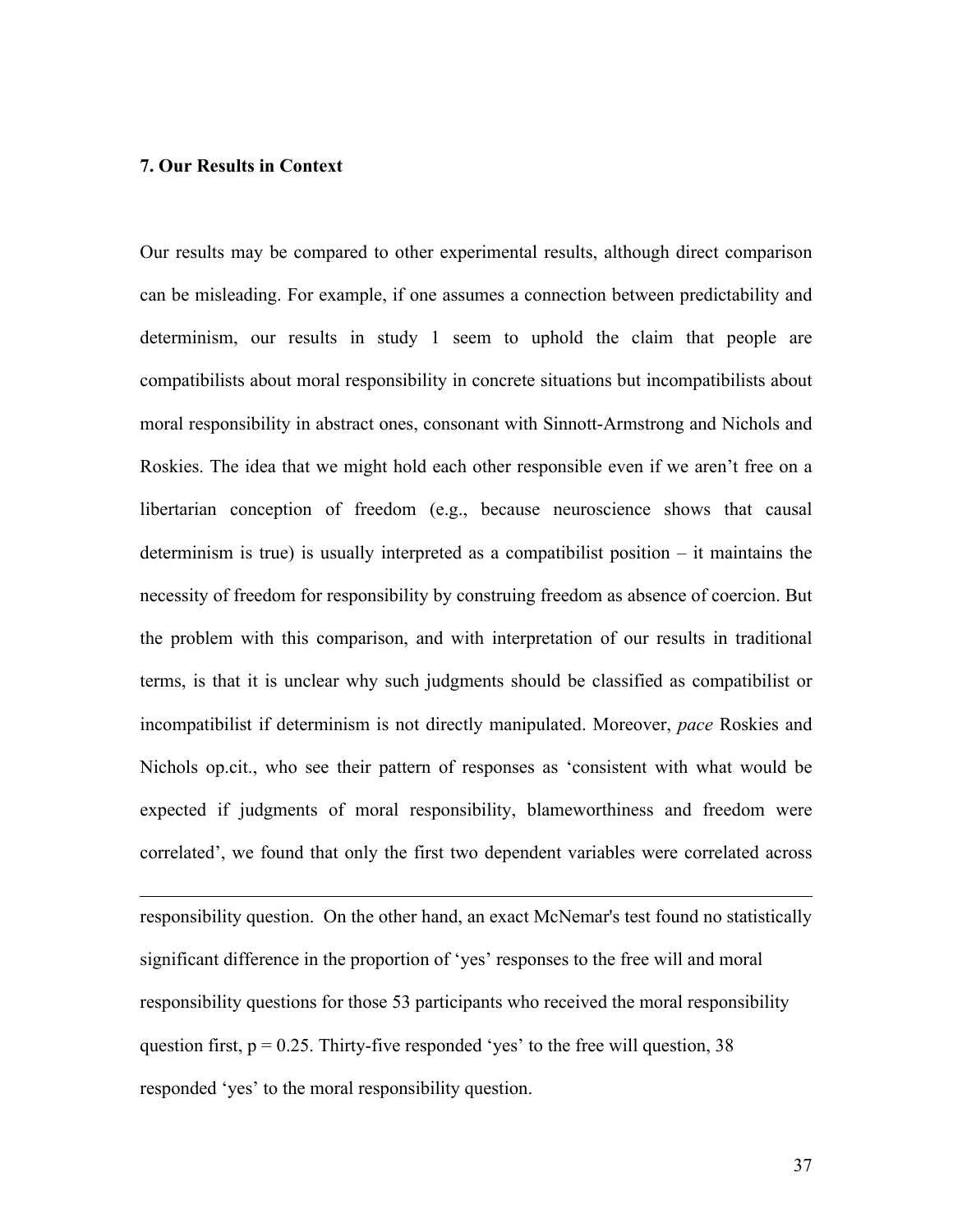concrete/abstract conditions. This suggests that assessments of freedom (on any conception of freedom) did not drive responsibility judgments, as the necessity claim predicts and as tradition leads us to expect.

An overall assessment suggests instead that the appropriateness of interpreting experimental results from the perspective of traditional philosophical debates should not be taken for granted. To say free will and responsibility judgments are not fully—or even primarily—driven by beliefs about determinism, is not to say that these beliefs play no role in the full explanation of free will and moral responsibility judgments. Indeed, that factors such as concreteness and affect can sway moral responsibility and free will judgments in different ways suggests that they are outcomes of processes that operate independently across a large number of factors. For example, Knobe (forthcoming: 5) has suggested that moral responsibility judgments operate more or less independently of causal determinism, but proposes that these judgments differ in relation to a concrete/abstract factor. The current studies suggest that such judgments may also be sensitive to factors such as domain of explanation.

The fact that in our study moral responsibility and free will judgments diverged without priming by a determinism factor suggests that it may be experimentally fruitful to approach these questions without taking the compatibilist/incompatibilist framework for granted in research design. Once we adopt this perspective we might consider determinism one factor among many that may affect moral responsibility and free will judgments without presupposing either that determinism is a major influence on folk judgments of either kind or that the two kinds of judgments will necessarily co-vary in relation to any of the factors. This would be facilitated by an alternative general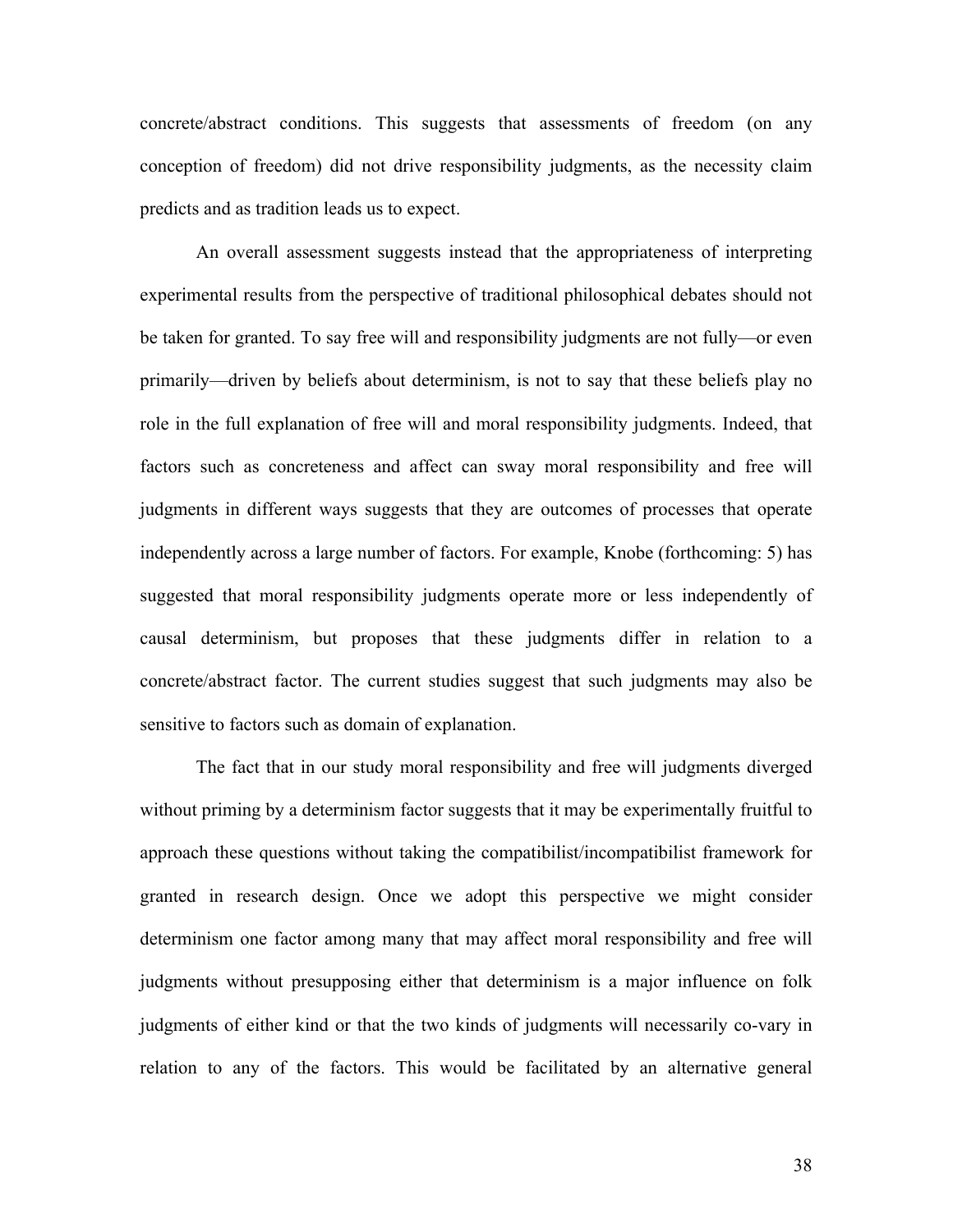framework in which to develop such studies. We see Mandelbaum and Ripley's NBAR account of patterns of judgments of moral responsibility as a promising start to developing this alternative.

#### **8. Connection to Mandelbaum and Ridley's NBAR proposal**

The NBAR hypothesis holds that we have an entrenched belief (or inference mechanism) that if a Norm is Broken, an Agent is Responsible, and that moral responsibility judgments are tied to norm-breaking. M&R propose that this mechanism is more engaged by concrete as opposed to abstract scenarios because concreteness makes norm violation more salient. Concreteness gets linked to more responsibility (and abstract to less) because the NBAR mechanism is more activated in concrete scenarios. Moreover, when subjects have been primed with deterministic scenarios to judge that agents are not responsible, the entrenchment of NBAR explains why the cognitive dissonance in concrete scenarios – are they responsible, or not? – is resolved in favor of holding them responsible.

We find it promising that the NBAR hypothesis makes no essential reference to free will, determinism, or any specific psychological states (including affect). The hypothesis posits a mechanism whereby expectation-violations are linked to responsibility judgments. This draws a direct connection between one factor (normbreaking) and one kind of judgment (responsibility) without entailing anything about the relation between responsibility and free will or responsibility and a determinism factor. However, we suggest two modifications to the hypothesis that would demonstrate more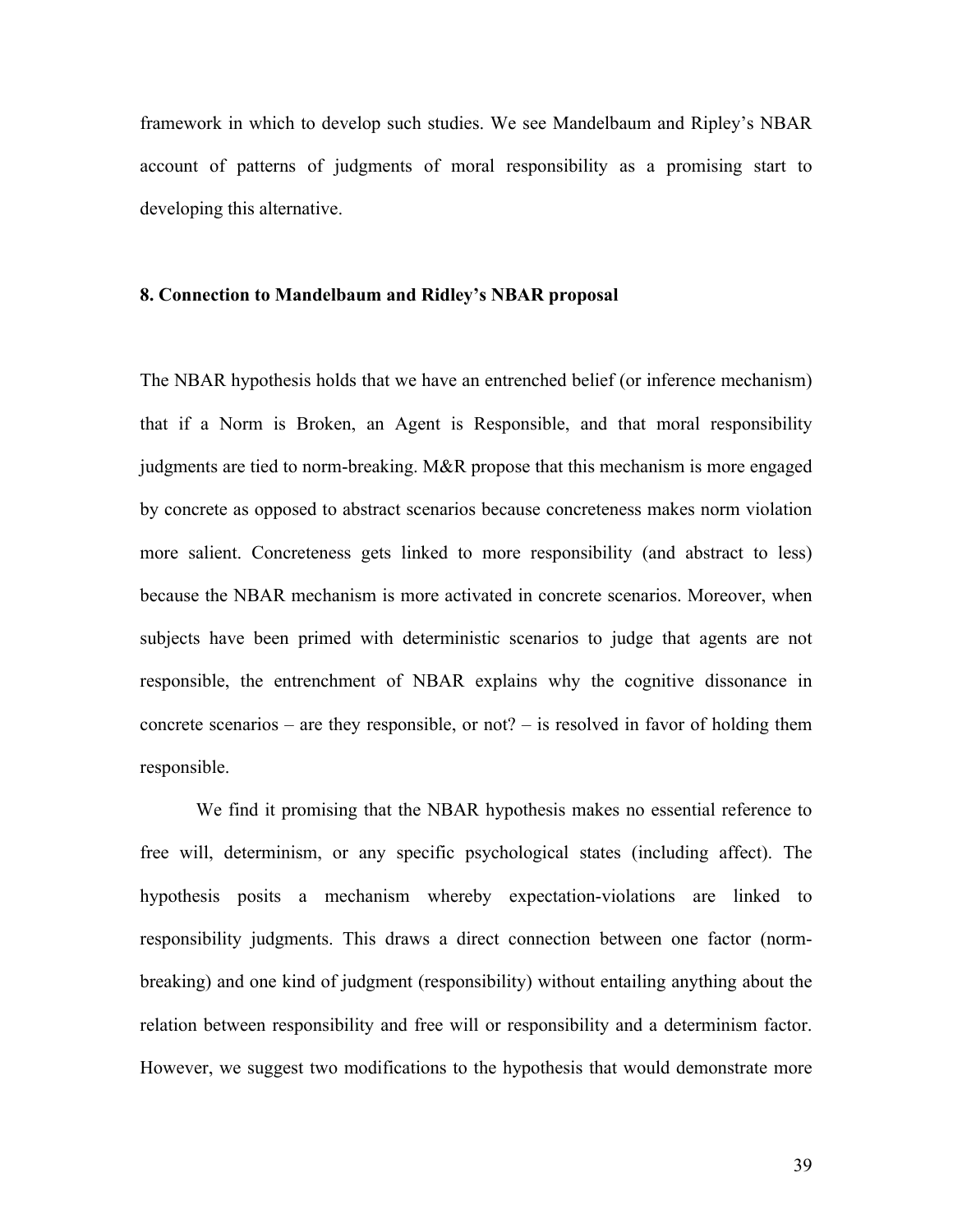clearly the new research designs it can promote. One involves generalizing the consequent. The other involves eliminating the entrenchment feature, which is an artifact of the traditional compatibilist/incompatibilist framework.

First, what Mandelbaum and Ripley mean by 'norm' is extremely weak, and is (as they make clear) closer to 'expectation' in a very broad sense: a norm violation is 'a deviation from the normal course of events', such that 'each of the beliefs one has about how the world ought to be (in the broadest possible sense of "ought") counts as a norm.' A norm is just a regularity or an expectation of uniformity.

The generalization is motivated by the fact that regularities, as defined above, are ubiquitous, while agents are not. That is, it is unlikely that the concept of agency provides a level of generality for NBAR's consequent that is appropriate to the concept of a norm in the antecedent. One way to provide this generality would be to replace the concept of agency with a notion of a cause, whether animate or not; human agents would be special cases. For example, Mackie's (1965) concept of an INUS condition – an Insufficient but Necessary part of a Unnecessary but Sufficient condition – captures the idea that a cause is something such that if it had not occurred or been present in the circumstances the effect would not have occurred. Thus, to borrow an example from Mandelbaum and Ripley, a storm-blown tree is responsible for killing one's first-born because it is an INUS condition for the baby's death even if it is not an agent. (We consider Mackie's proposal promising, but are not committed to this precise way of generalizing NBAR.)

The generalized form of NBAR, on this suggestion, is 'Regularity Broken, Find Cause' (RBFC), which will have moral norms and agents as special cases of regularities and causes (e.g., INUS conditions) respectively. RBFC claims that we are expectation or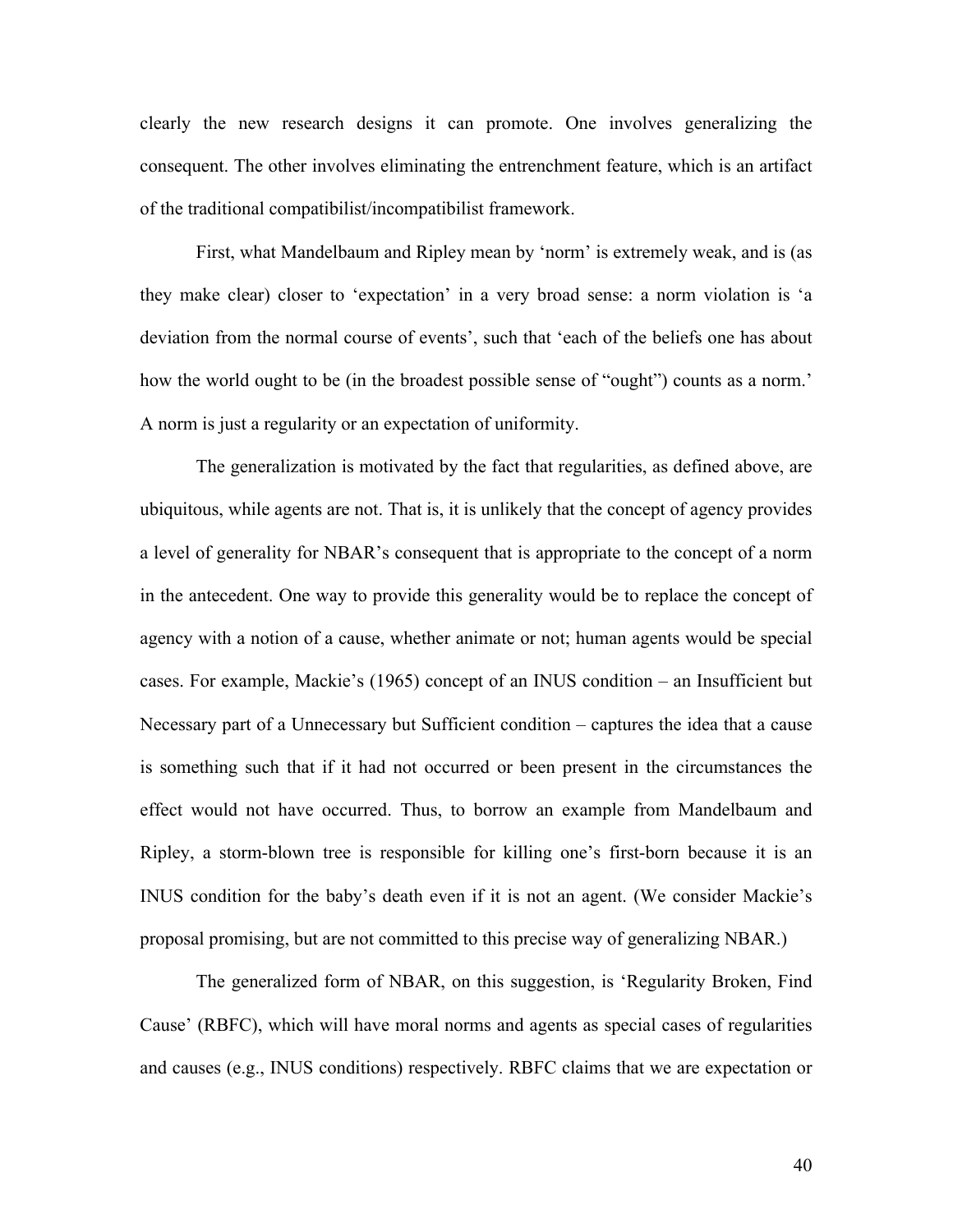regularity conservatives – we are biased to keep our expectations (or assume our regularities are correct) rather than to cease having them or change them. When something surprising happens, our first impulse is to identify a cause of the disruption rather than assume we did not grasp the real regularity or that our expectations were not justified. We treat the surprise as a violation, not an instance of another regularity.

From this perspective, our study 1 was in effect a test of RBFC. By manipulating predictability, we manipulated the ability of scientists to identify INUS conditions by describing situations where norms are very reliable (high accuracy of prediction) or not. Subjects' responsibility judgments tracked those conditions in which INUS conditions could be easily identified even when their free will judgments did not. In this way, RBFC provides a framework for formulating specific hypotheses regarding responsibility and, along with other hypotheses involving other factors and the relation of these factors to free will judgments, can contribute to experimentally verifying or falsifying the assumed necessary connection.

Determinism, on the other hand, is relevant to explaining why a cause came about. This distinction can explain why subjects' responsibility judgments vary in some conditions (e.g., concrete/abstract, high/low affect) even when subjects are primed with deterministic or indeterministic scenarios. Instead of saying (as Mandelbaum and Ripley do) that people are intuitive incompatibilists but that the incompatibilism gets jettisoned because NBAR conflicts with it and is more entrenched, we suggest a simpler link. On our view, processes for identifying causes ('Who/what did it?') and explaining them ('Why did [who/what] do it?') operate largely independently and can be manipulated independently. Participants asked to assess responsibility are being asked to identify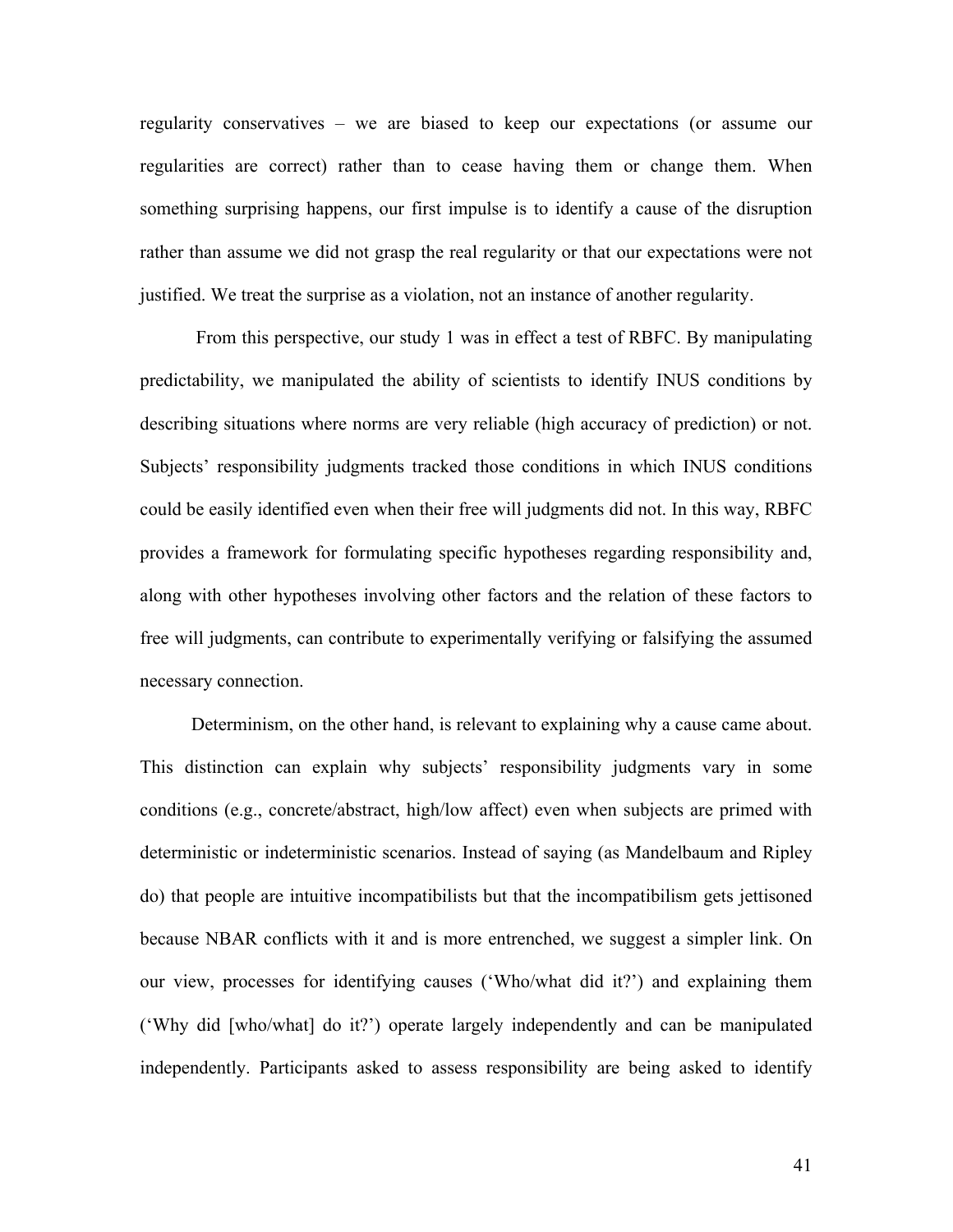causes, while free will judgments are responses to requests for an explanation. Thus, whether primed with determinism or not, subjects presented with a broken norm or violated expectation are biased to identify a cause (as RBFC hypothesizes). This need not be accompanied by an explanation. There is no need to invoke entrenchment because a cause judgment doesn't have to triumph over an explanation judgment. The problem that entrenchment is posited to solve is an artifact of the traditional framework.

Similarly, Nichols and Roskies suggest that the intuition that we are morally responsible is non-negotiable: if determinism is true, judgments are compatibilist, and if indeterminism is true, then judgments are incompatibilist. On our view, if responsibility judgments hold firm whatever the case may be metaphysically (with regard to determinism), this is just another way of saying they are independent of the explanations we might give for these causes.

This suggests that, at least in some cases, rather than free will being necessary for moral responsibility, the necessity relation may run in the other direction. In terms the folk might use, 'He did it of his own free will' entails 'He did it'. Ascribing free will to an agent as an explanation of what he did can be, for some subjects, sufficient for having identified that agent as the cause – the responsible party. It follows that being identified as the cause is necessary for ascribing free will to an agent as an explanation for his having caused what he did. He may not have done it freely. But he must have done it to be free.

### **9. Summary**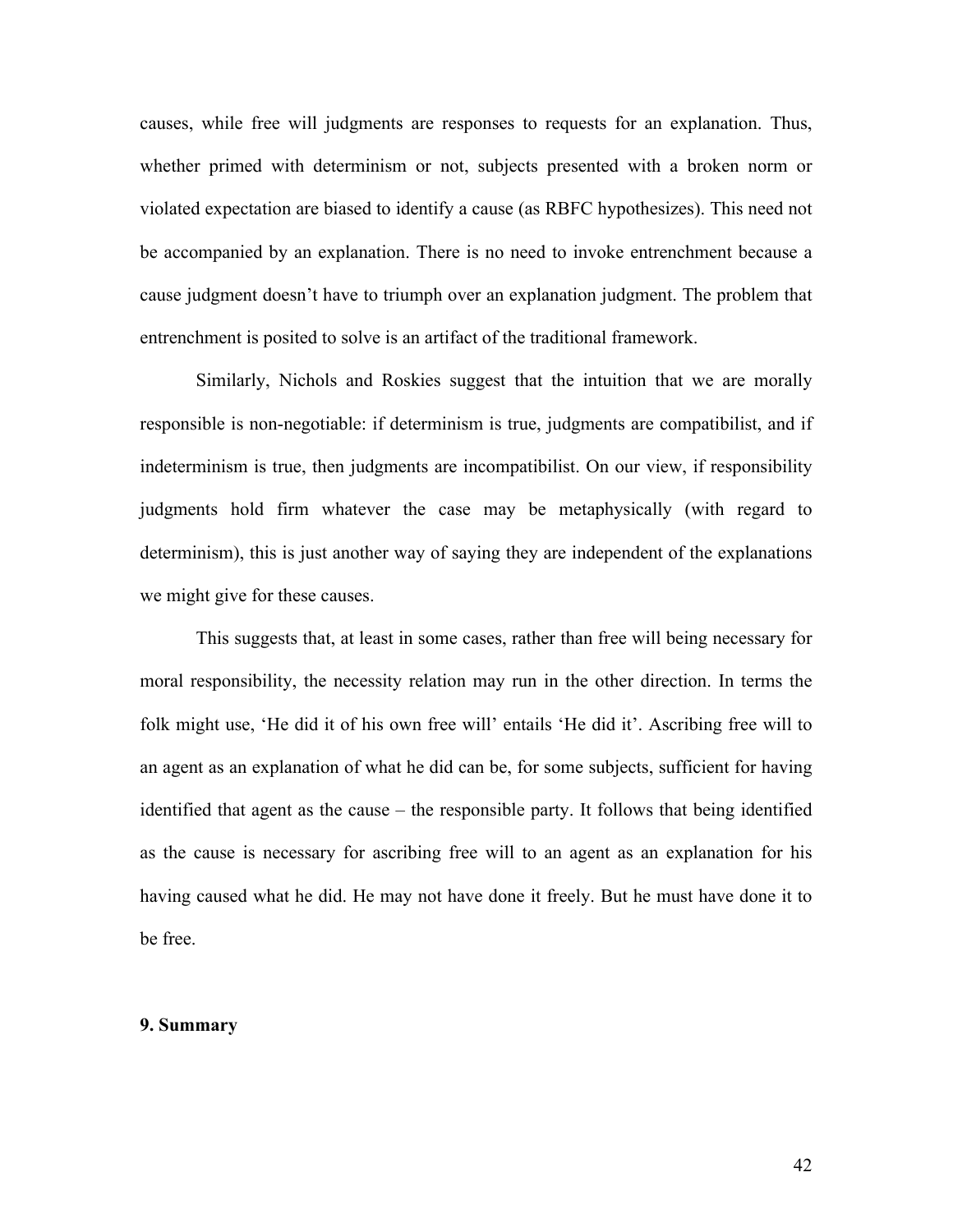To date, experimental philosophy in this area of moral psychology has been driven by the compatibility question: are free will and moral responsibility compatible with determinism? From this perspective, when free will and moral responsibility judgments do not move in tandem, either the compatibilism or incompatibilism (or the switch from one to the other) must be explained, often by positing an additional factor that interacts with the determinism factor. Our results suggest that research designs that draw on traditional philosophical assumptions about this relation may build in certain conceptual or inferential links that ordinary folk judgments do not share and yield results that are interpreted in ways that may not be accurate.

On our view, the basic research questions are: what factors explain judgments of moral responsibility, and what factors explain judgments of free will? And given answers to these questions, what will this reveal about the relation between these two kinds of judgments? Sommers has also suggested (p. 209) moving away from the compatibilist question to focusing on factors affecting free will and moral responsibility judgments directly. We see our alternative as a step in this direction.

> Carrie Figdor, Department of Philosophy, University of Iowa Mark Phelan, Department of Philosophy, Lawrence University

## **Appendix**

Study 1 contained versions of the following questions (appropriate to each scenario) to measure subjects' judgments.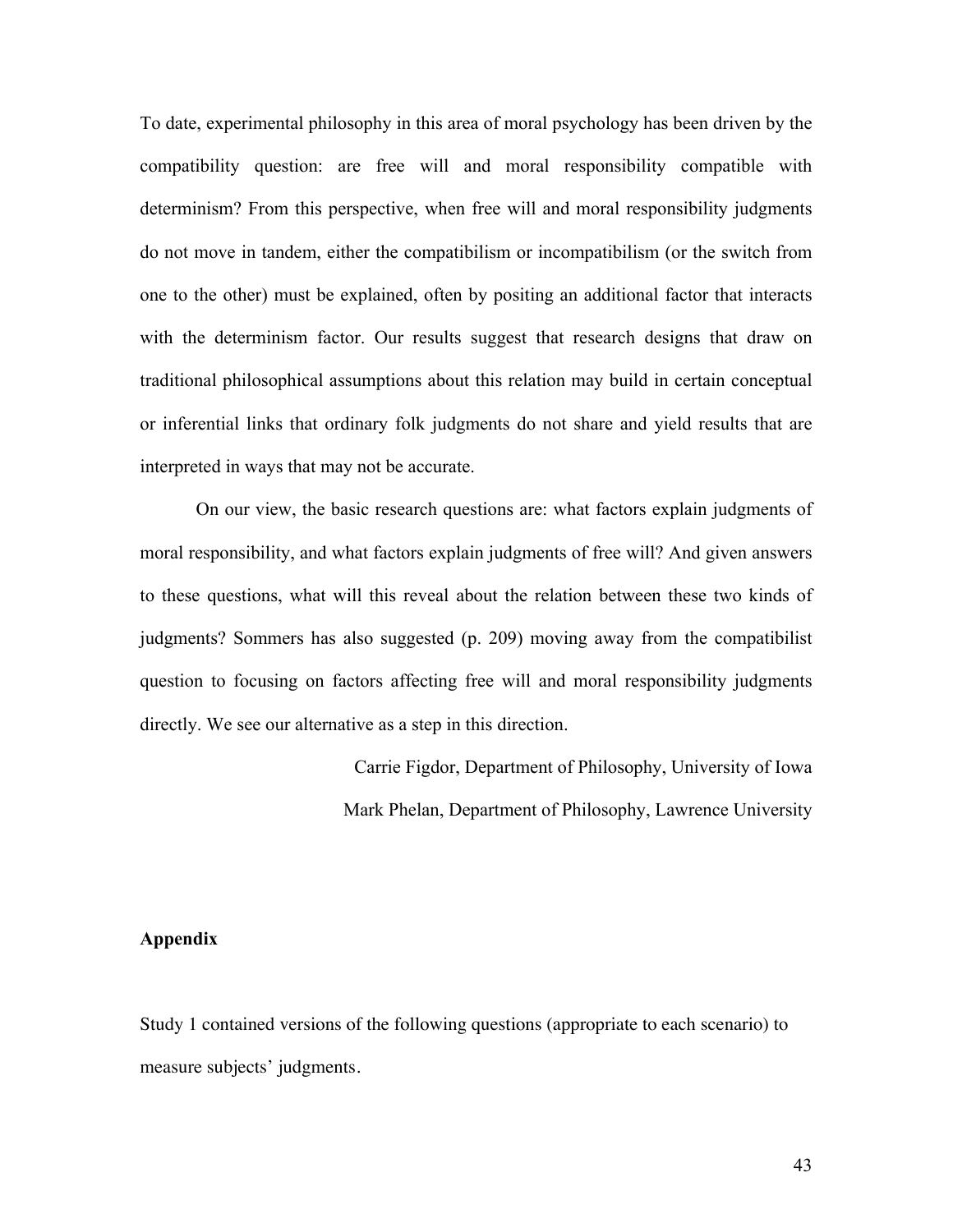Please indicate your level of agreement with the following statements (scale of  $1-6$ ,  $6 =$ strongly agree,  $1 =$  strongly disagree). (An "I don't know" option will also be available.) [These are samples of each question. Each will be altered to fit each scenario.]

1. If the neuroscientists are right, our decisions are up to us.

2. If the neuroscientists are right, we are able to make decisions of our own free will.

3. If the neuroscientists are right, we should be held morally responsible for our actions.

4. If the neuroscientists are right, we deserve to be blamed for our bad actions.

5. If the neuroscientists are right, we deserve to be praised for our good actions.

# **Bibliography**

Feltz, A. and Cokely, E. 2009: Do judgments of free will and moral responsibility depend on who you are? Personality differences in intuitions of compatibilism and incompatibilism. *Consciousness and Cognition,* 18 (1), 342-50.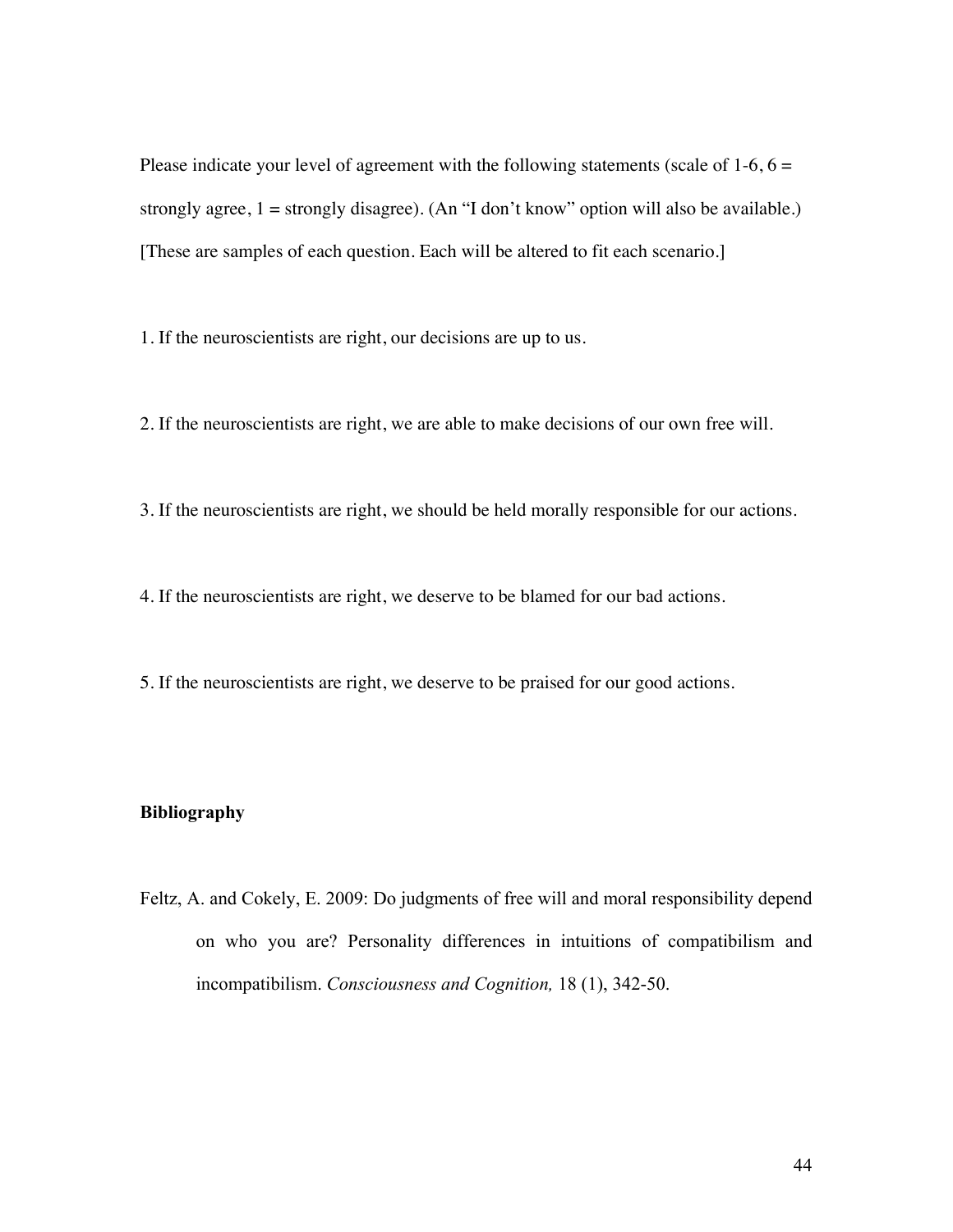- Frankfurt, H. 1969: Alternate Possibilities and Moral Responsibility. *Journal of Philosophy*, 46, 829–839.
- Knobe, J., 2014: Free Will and the Scientific Vision. In E. Machery and E. O'Neill (eds.), *Current Controversies in Experimental Philosophy*. New York and Abingdon: Routledge.
- Mackie, J., 1965: Causes and Conditions. *American Philosophical Quarterly,* 2 (4), 245- 64.
- Mandelbaum, E. and Ripley, D. 2012: Explaining the Abstract/Concrete Paradoxes in Moral Psychology: The NBAR Hypothesis. *Review of Philosophy and Psychology,* 3, 351-368.
- McKenna, M., 2009: Compatibilism. *The Stanford Encyclopedia of Philosophy,* Winter 2009 Edition, E. N. Zalta (ed.), URL = <http://plato.stanford.edu/archives/win2009/entries/compatibilism/>.
- Nahmias, E., Morris, S., Nadelhoffer, T. and Turner, J., 2006: Is Incompatibilism Intuitive? *Philosophy and Phenomenological Research,* 73 (1), 28-53.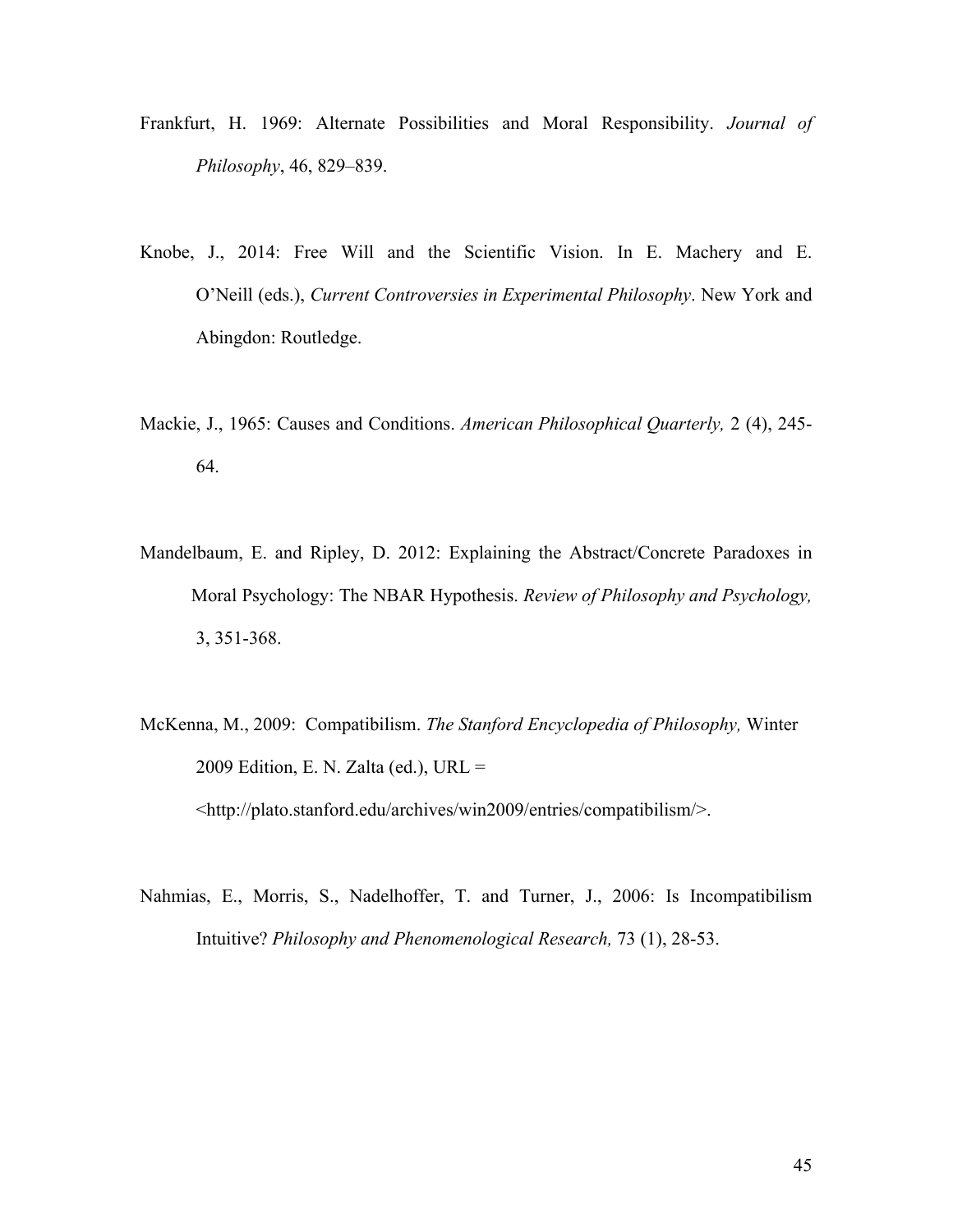- Nahmias, E., Morris, S., Nadelhoffer, T. and Turner, J., 2005: Surveying Freedom: Folk Intuitions about Free Will and Moral Responsibility. *Philosophical Psychology,* 18 (5), 561-84.
- Nahmias, E., Coates, D. J., and Kvaran, T. 2007: Free Will, Moral Responsibility, and Mechanism: Experiments on Folk Intuitions. *Midwest Studies in Philosophy,* XXXI, 214-42.
- Nichols, S. and Knobe, J. 2007: Moral Responsibility and Determinism: The Cognitive Science of Folk Intuitions. *Nous,* 41 (4), 663-85.
- Roskies, A. and Nichols, S. 2008: Bringing Moral Responsibility Down to Earth. *Journal of Philosophy,* 105 (7), 371-388.
- Ramsey, W., Stich, S.P., and Garon, J. 1991: Connectionism, eliminativism, and the future of folk psychology. In W. Ramsey, S. P. Stich and D. Rumelhart (eds.), *Philosophy and Connectionist Theory.* Hillsdale, N.J.: Lawrence Erlbaum.
- Sinnott-Armstrong, W. 2008: Abstract + Concrete = Paradox. In J. Knobe and S. Nichols (eds.), *Experimental Philosophy*. New York: Oxford University Press.
- Sommers, T. 2010: Experimental Philosophy and Free Will. *Philosophy Compass,* 5 (2), 199–212.